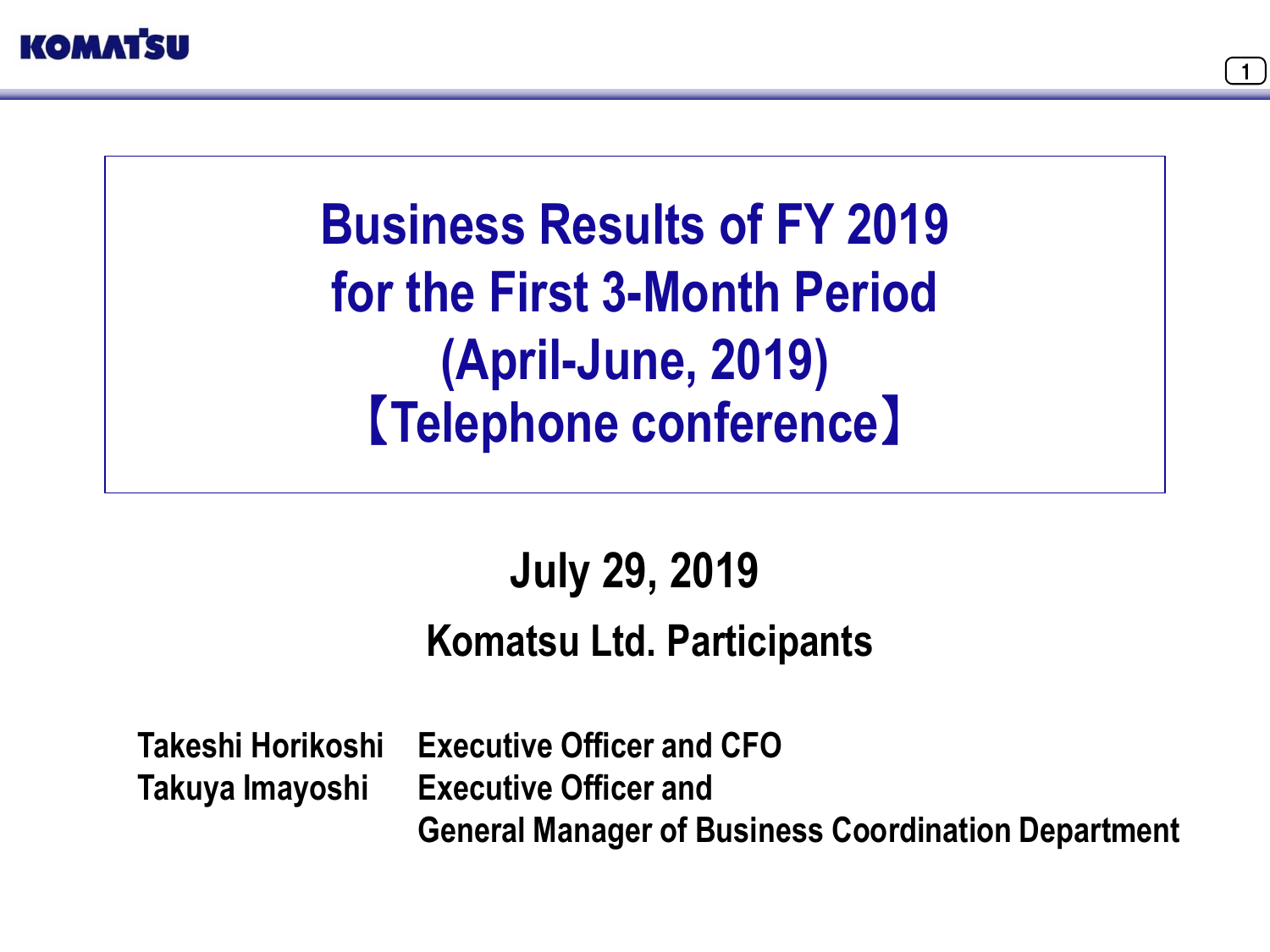

### Ⅰ**. Business Results for the First 3-Month Period (April-June,2019) of FY2019 <PP3-10>**

- **Highlights, Segment Sales and Profits for the First 3-Month Period of FY2019 PP4-5**
- **Construction, Mining & Utility Equipment: Results for the First 3-Month Period of FY2019 PP6-7**
- **Retail Finance: Assets and Revenues for the First 3-Month Period of FY2019 P8**
- **Industrial Machinery & Others: Results for the First 3-Month Period of FY2019 P9**
- **Consolidated Balance Sheets P10**

## Ⅱ**. Construction, Mining & Utility Equipment: Demand and Outlook <PP11-20>**

- **Construction, Mining & Utility Equipment: Demand and Outlook for Seven Major Products (Global and By Region) PP12-17**
- **Construction, Mining & Utility Equipment: Mining Equipment PP18-19**
- **Construction, Mining & Utility Equipment: Parts P20**

### **Appendix <PP21-29>**

**Quarterly Results PP22-26 Book-to-Bill Ratio [Orders Received / Sales (6 Months)] PP27-29**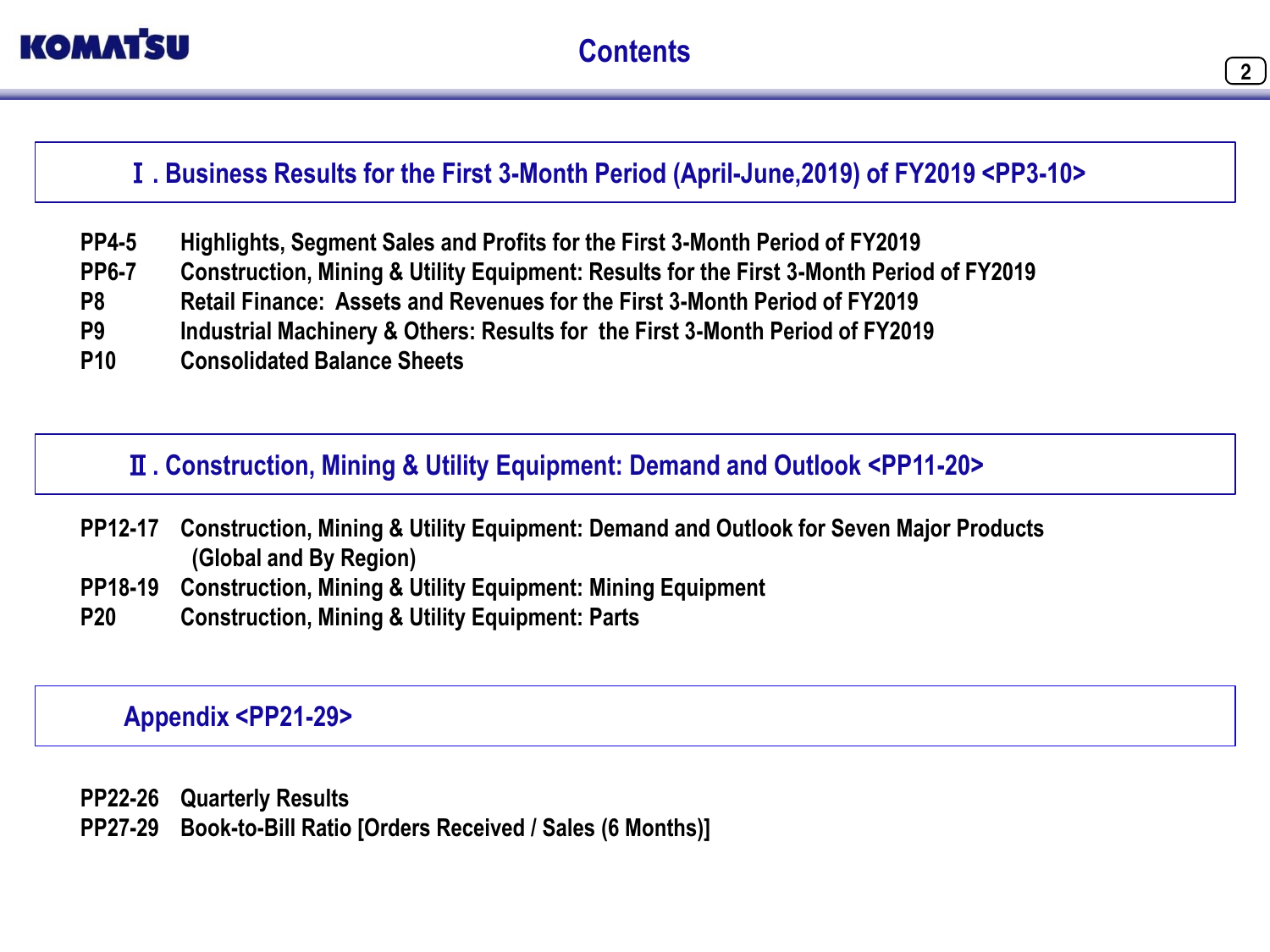

# Ⅰ**. Business Results for the First 3-Month Period of FY2019 (April-June,2019)**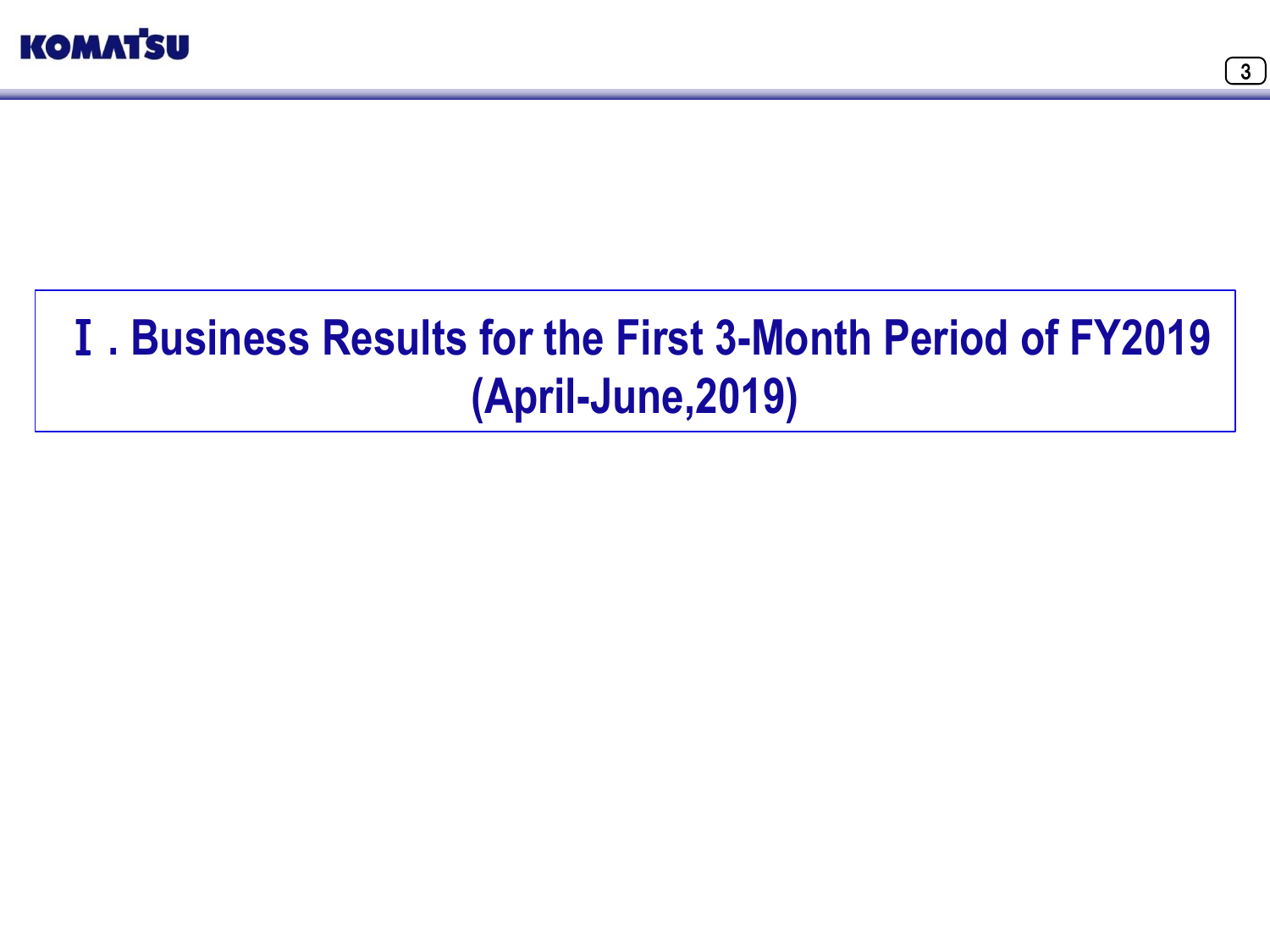### **KOMAT'SU Highlights for the First 3-Month Period (April-June,2019) of FY2019**

 $\overline{4}$ 

- **・ Consolidated net sales declined by 5.6% from the corresponding period a year ago, to JPY609.7 billion.**
- **・ Operating income declined by 22.2% to JPY74.7 billion. Operating income ratio was 12.3%, down 2.6 points.**
- **・ Net income attributable to Komatsu Ltd. declined by 24.6% to JPY47.4 billion.**

|                                                  | Apr.-Jun., 2018<br>(A)<br>¥108.2/USD | Apr.-Jun., 2019<br>(B)<br>¥110.0/USD | <b>Changes (B-A)</b>   |                                |
|--------------------------------------------------|--------------------------------------|--------------------------------------|------------------------|--------------------------------|
| <b>Billions of yen</b>                           | ¥130.1/EUR<br>¥17.1/RMB              | ¥123.2/EUR<br>¥16.2/RMB              | increase<br>(decrease) | <b>Change</b><br>$\frac{9}{6}$ |
| <b>Net sales</b>                                 | 646.0                                | 609.7                                | (36.2)                 | $(5.6)\%$                      |
| <b>Segment profit</b>                            | 95.9                                 | 72.7                                 | (23.1)                 | $(24.2)\%$                     |
| <b>Other operating income</b>                    | 0.1                                  | 2.0                                  | $+1.8$                 |                                |
| <b>Operating income</b>                          | 96.0                                 | 74.7                                 | (21.2)                 | $(22.2)\%$                     |
| <b>Profit ratio</b>                              | 14.9%                                | 12.3%                                | $(2.6)$ pts.           |                                |
| <b>Other income (expenses)</b>                   | (3.1)                                | (7.8)                                | (4.7)                  | $\blacksquare$                 |
| Income before income taxes                       | 92.9                                 | 66.9                                 | (26.0)                 | $(28.0)\%$                     |
| Net income attributable to<br><b>Komatsu Ltd</b> | 62.9                                 | 47.4                                 | (15.4)                 | $(24.6)\%$                     |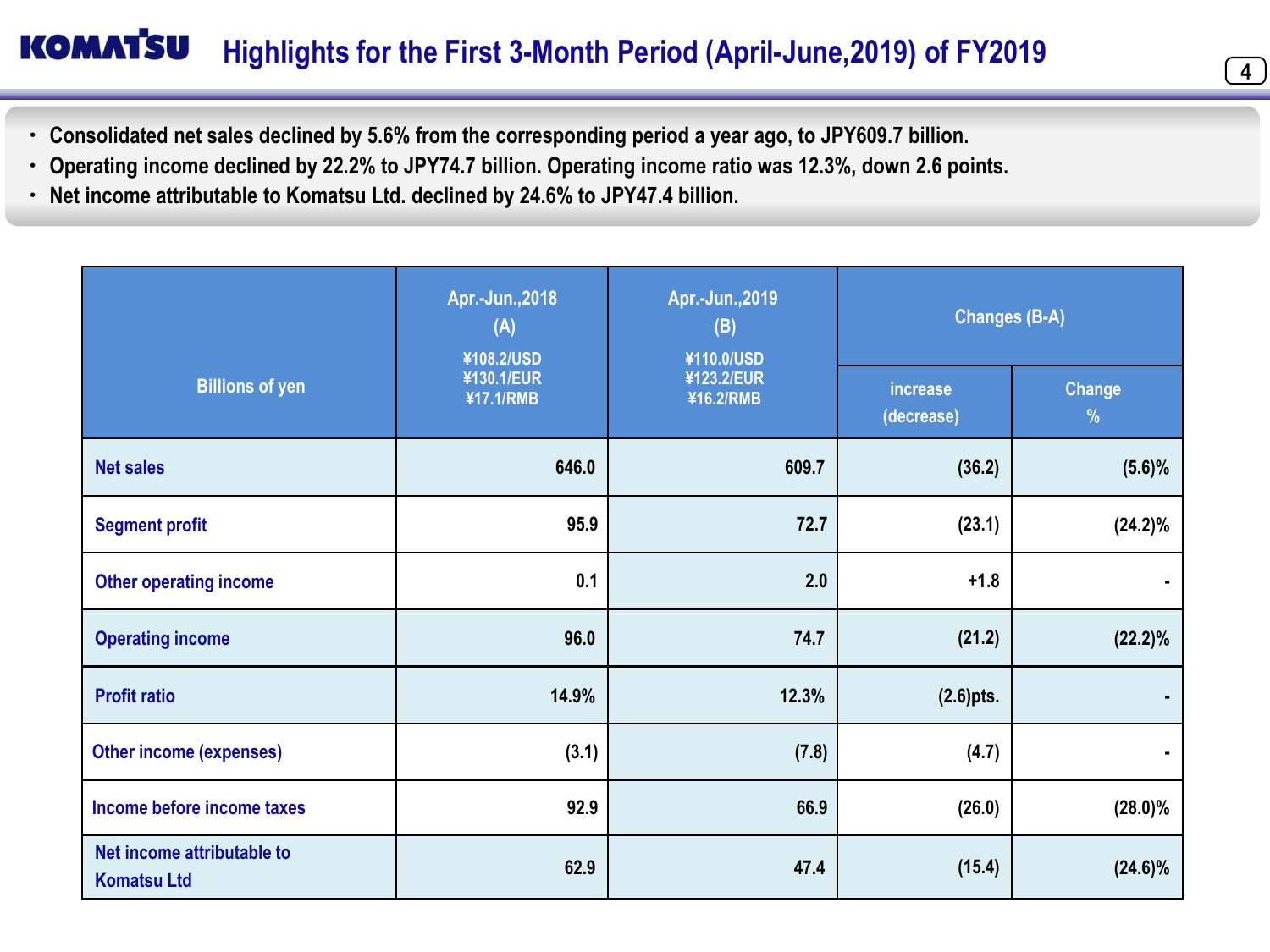### **KOMATSU Segment Sales and Profits for the First 3-Month Period (April-June,2019) of FY2019**

 $\begin{bmatrix} 5 \end{bmatrix}$ 

**・Construction, Mining & Utility Equipment: Sales decreased by 5.5% from the corresponding period a year ago, to JPY561.4 billion. Segment profit declined by 22.2% to JPY68.6 billion. Segment profit ratio worsened to 12.2%, down 2.7%.**

**・Retail Finance: Revenues expanded by 21.2% from the corresponding period a year ago, to JPY17.2 billion. Segment profit dropped by 38.0% to JPY3.4 billion.**

**・Industrial Machinery & Others: Sales decreased by 17.5% from the corresponding period a year ago, to JPY34.0 billion. Segment profit dropped by 81.8% to JPY0.5 billion.** 

| : Profit ratio<br>%<br>]: Sales after elimination of inter-segment transactions |                                                                                                                  |                                                        |                                                        |                                                              |                                                                                   |  |  |
|---------------------------------------------------------------------------------|------------------------------------------------------------------------------------------------------------------|--------------------------------------------------------|--------------------------------------------------------|--------------------------------------------------------------|-----------------------------------------------------------------------------------|--|--|
| <b>Billions of yen</b>                                                          |                                                                                                                  | Apr.-Jun., 2018<br>(A)                                 |                                                        |                                                              | <b>Changes (B-A)</b>                                                              |  |  |
|                                                                                 |                                                                                                                  |                                                        | Apr.-Jun., 2019<br>(B)                                 | increase<br>(decrease)                                       | Change<br>$\frac{9}{6}$                                                           |  |  |
|                                                                                 | <b>Net sales</b>                                                                                                 |                                                        | 609.7                                                  | (36.2)                                                       | $(5.6)\%$                                                                         |  |  |
|                                                                                 | <b>Construction, mining &amp; utility</b><br>equipment<br><b>Retail finance</b><br>Industrial machinery & others | 594.2<br>[592.1]<br>14.2<br>$[12.9]$<br>41.2<br>[40.9] | 561.4<br>[560.5]<br>17.2<br>[15.4]<br>34.0<br>$[33.7]$ | (32.7)<br>[(31.5)]<br>$+3.0$<br>$[-2.4]$<br>(7.2)<br>[(7.2)] | $(5.5)\%$<br>$[(5.3)\%]$<br>$+21.2%$<br>$[+19.2\%]$<br>$(17.5)\%$<br>$[(17.7)\%]$ |  |  |
|                                                                                 | <b>Elimination</b>                                                                                               | (3.6)                                                  | (3.0)                                                  | $+0.6$                                                       |                                                                                   |  |  |
|                                                                                 | <b>Segment profit</b>                                                                                            | 95.9<br>14.8%                                          | 72.7<br>11.9%                                          | (23.1)<br>(2.9)%                                             | $(24.2)\%$                                                                        |  |  |
|                                                                                 | <b>Construction, mining &amp; utility</b><br>equipment<br><b>Retail finance</b><br>Industrial machinery & others | 88.3<br>14.9%<br>38.5%<br>5.4<br>7.4%<br>3.0           | 12.2%<br>68.6<br>19.7%<br>3.4<br>1.6%<br>0.5           | (2.7)%<br>(19.6)<br>$(18.8)\%$<br>(2.0)<br>(5.8)%<br>(2.4)   | $(22.2)\%$<br>$(38.0)\%$<br>$(81.8)\%$                                            |  |  |
|                                                                                 | <b>Corporate &amp; elimination</b>                                                                               | (0.9)                                                  | 0.0                                                    | $+1.0$                                                       |                                                                                   |  |  |

#### **Review of three business segments**

#### ■ **Construction, Mining & Utility Equipment:**

**Sales decreased from the corresponding period a year ago, as adversely affected by reduced sales volume and foreign exchange rates. Segment profit declined, mainly due to reduced sales volume and a change in the geographic composition of sales.**

#### **■ Retail Finance:**

**Revenues grew, supported by increased assets, especially in North America. Segment profit declined, mainly affected by no more reversal of allowances for doubtful accounts in China, which was recorded for FY2018.**

#### **■ Industrial Machinery & Others**

**Both sales and segment profit declined, due to reduced sales of presses and machine tools to the automobile manufacturing industry, as well as declined sales of Excimer laser-related products on the semiconductor market.**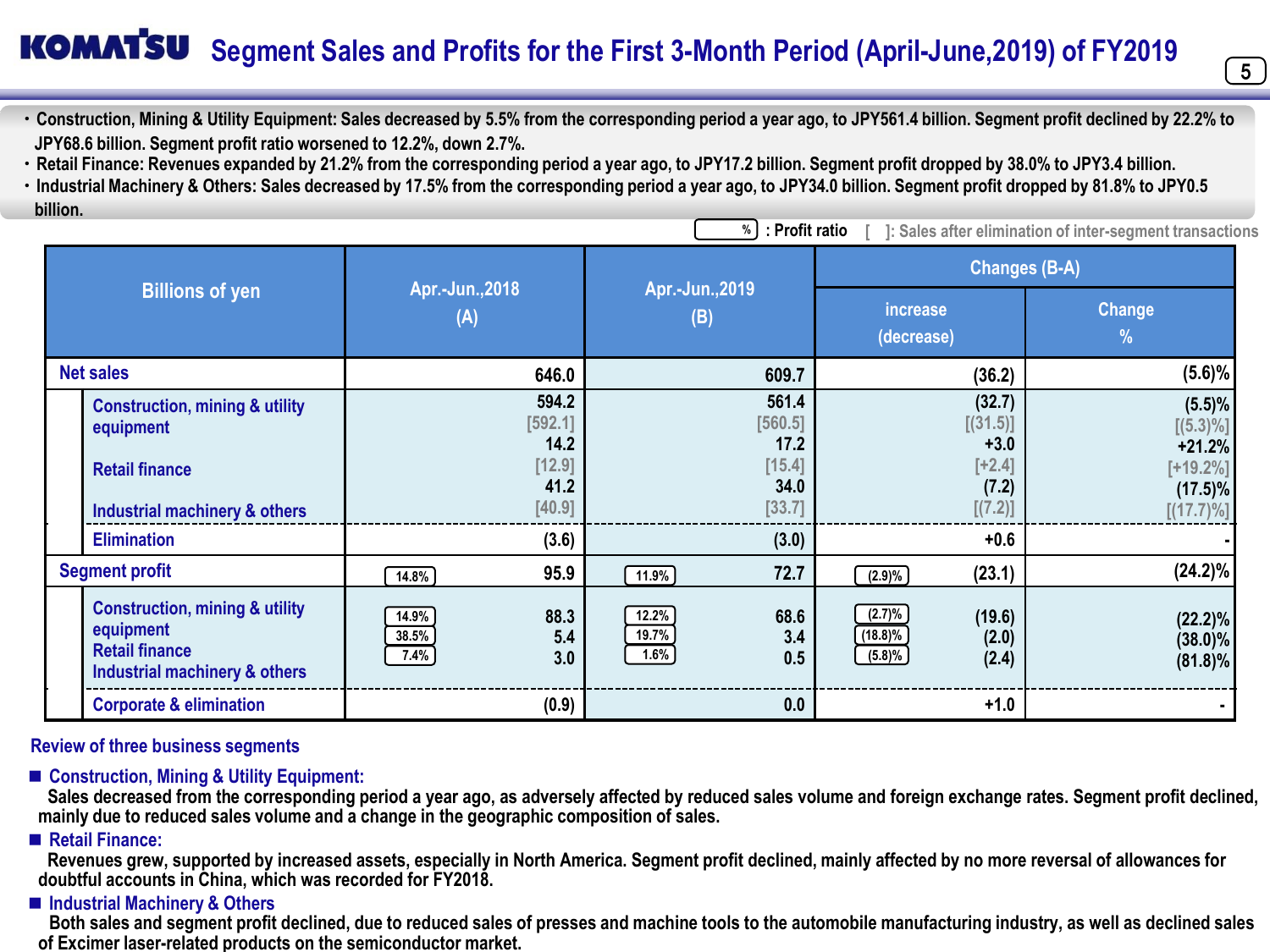### **Construction, Mining & Utility Equipment : KOMATSU Sales by Region (To Outside Customers) for the First 3-Month Period (April-June,2019) of FY2019**

- **・Sales to outside customers decreased by 5.3% from the corresponding period a year ago, to JPY560.5 billion.**
- **・While sales increased, especially in Europe and Oceania, those declined sharply in Asia and China. As a result, total sales declined.**

 $6)$ 

**・The ratio of sales in Traditional Markets increased to 48% of total sales.**



※ Region where sales increased, when foreign exchange effects were excluded.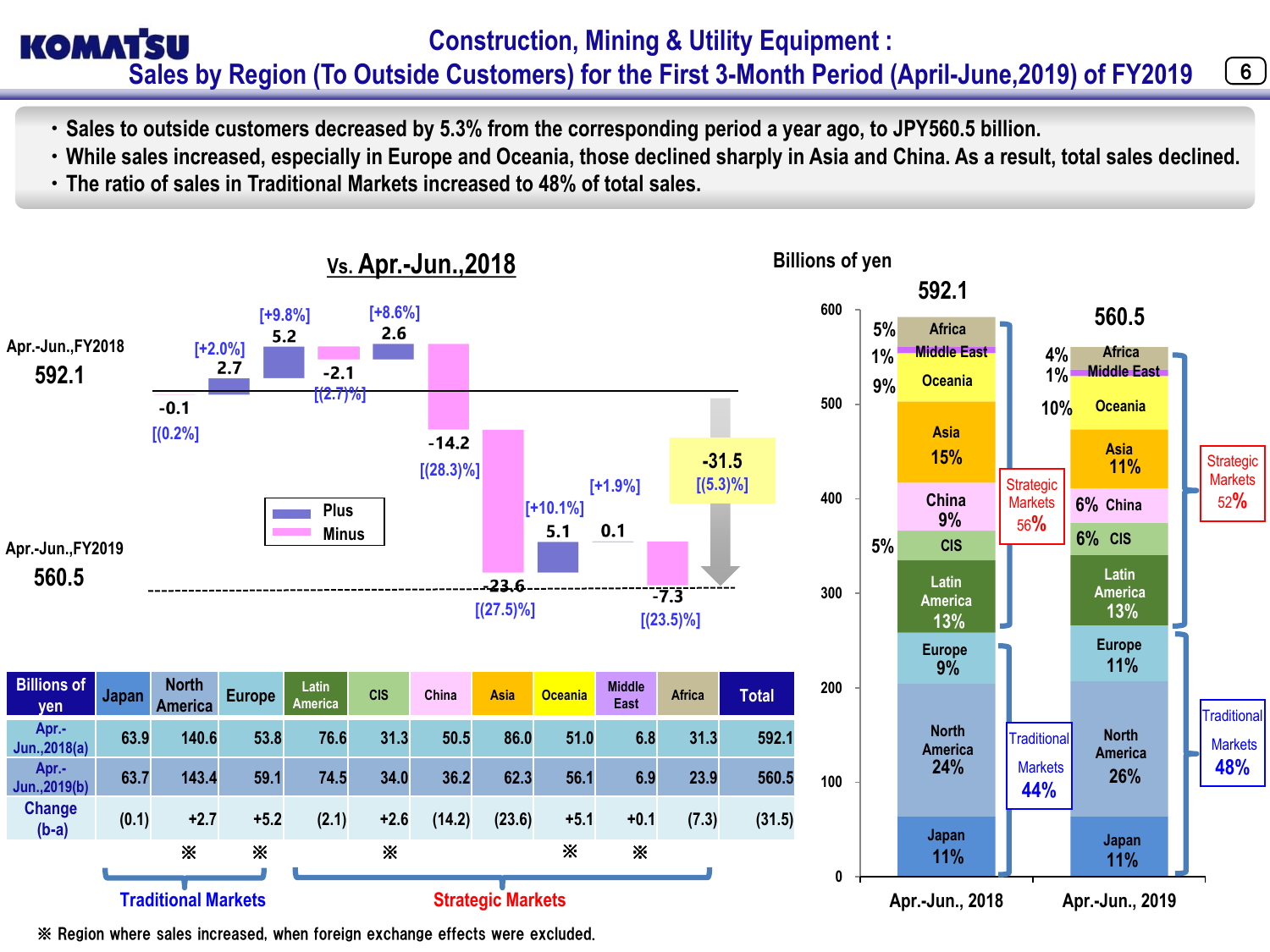#### **KOMATSU Construction, Mining & Utility Equipment :**  7 **Causes of Difference in Sales and Segment Profit for the First 3-Month Period (April-June,2019) of FY2019**

- **文字まだ ・Sales decreased by JPY32.7 billion from the corresponding period a year ago, as adversely affected by reduced sales volume and foreign exchange rates.**
- **・Segment profit declined by JPY19.6 billion, as adversely affected by reduced sales volume and a change in the geographic composition of sales.**
- **・Segment profit ratio was 12.2%, down 2.7 points.**

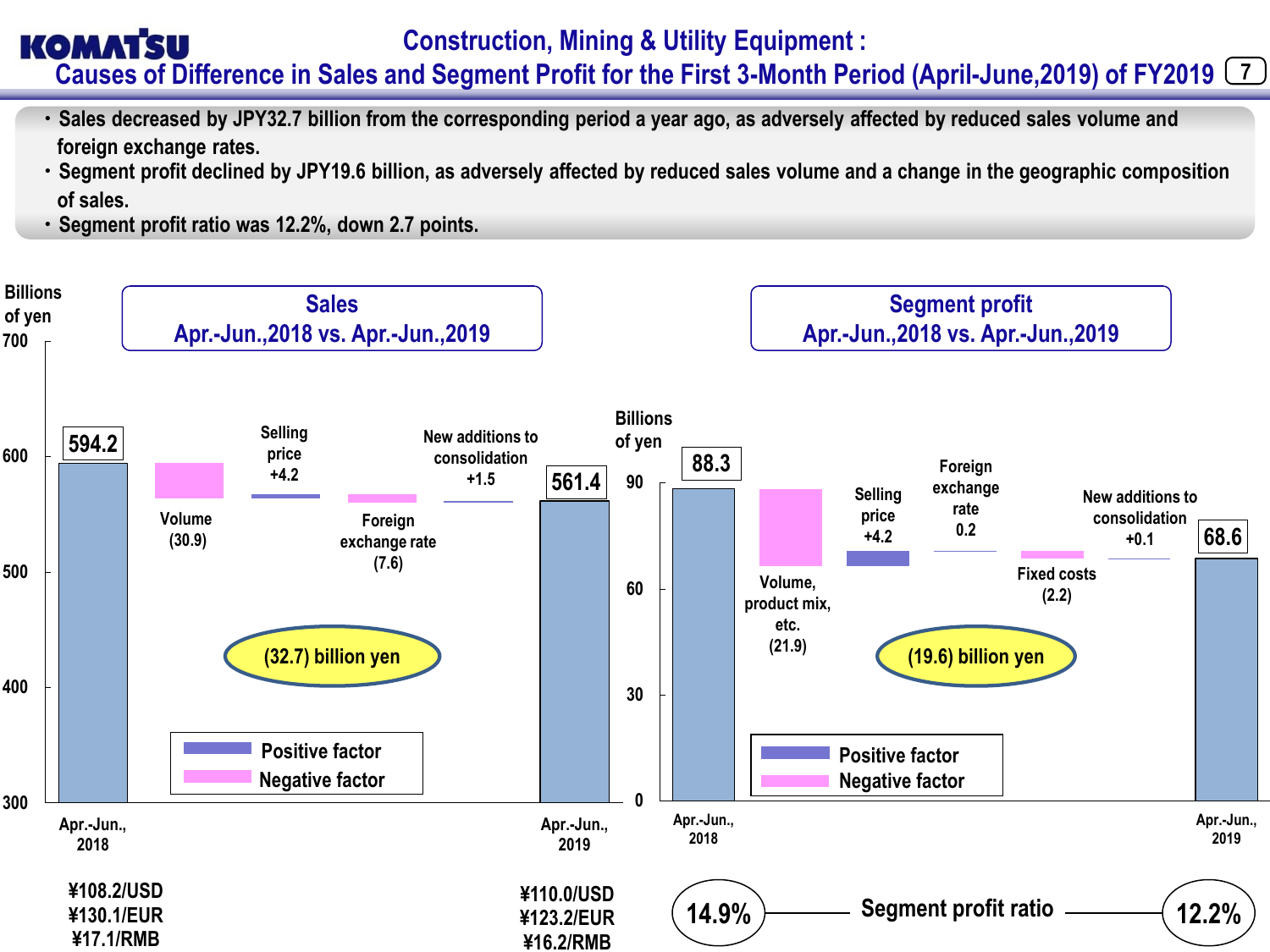- **・Assets increased by JPY2.0 billion from the previous fiscal year-end, mainly due to increased credits centering on North America, Europe and Oceania.**
- **・New contracts declined mainly in China.**
- **・Revenues advanced due to increased assets, especially in North America.**
- **・Segment profit declined mainly affected by no more reversal of allowances for doubtful accounts in China, which was recorded for FY2018.**



| <b>Billions of yen</b>     | 2019/3E | 2019/6E | <b>Changes</b> |
|----------------------------|---------|---------|----------------|
| Interest-bearing debt      | 638.0   | 648.4   | $+10.4$        |
| Interest-bearing debt, net | 634.0   | 644.1   | $+10.1$        |
| Net D/E ratio              | 3.64    | 3.79    | $+0.15$ pts.   |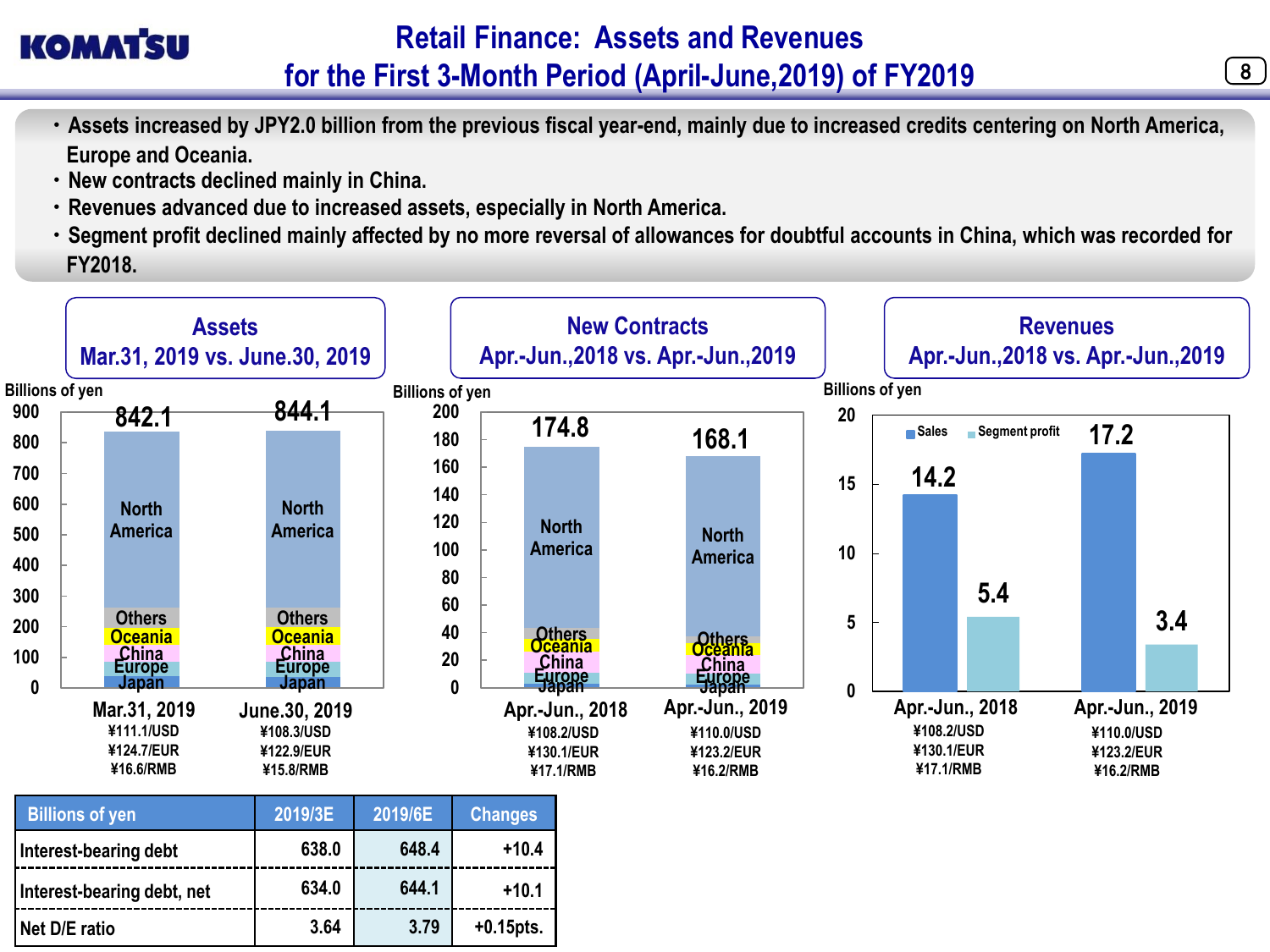- **・Sales declined by 17.5% from the corresponding period a year ago, to JPY34.0 billion, mainly affected by reduced sales of presses and machine tools to the automobile manufacturing industry, as well as declined sales of Excimer laser-related products on the semiconductor market.**
- **・Segment profit ratio was 1.6%.**



| <b>Breakdown of sales</b>       |                                   |      | <b>Changes</b>                |                                |
|---------------------------------|-----------------------------------|------|-------------------------------|--------------------------------|
| <b>Billions of yen</b>          | Apr.-Jun., 2018   Apr.-Jun., 2019 |      | <b>Increase</b><br>(Decrease) | $\frac{0}{0}$<br><b>Change</b> |
| <b>Komatsu Industries Corp.</b> | 9.8                               | 8.5  | (1.3)                         | $(13.9)\%$                     |
| <b>Komatsu NTC Ltd.</b>         | 16.2                              | 11.6 | (4.5)                         | $(28.3)\%$                     |
| <b>Gigaphoton Inc.</b>          | 9.5                               | 8.2  | (1.3)                         | $(13.7)\%$                     |
| <b>Others</b>                   | 5.5                               | 5.6  | $+0.0$                        | $+1.0%$                        |
| <b>Total</b>                    | 41.2                              | 34.0 | (7.2)                         | $(17.5)\%$                     |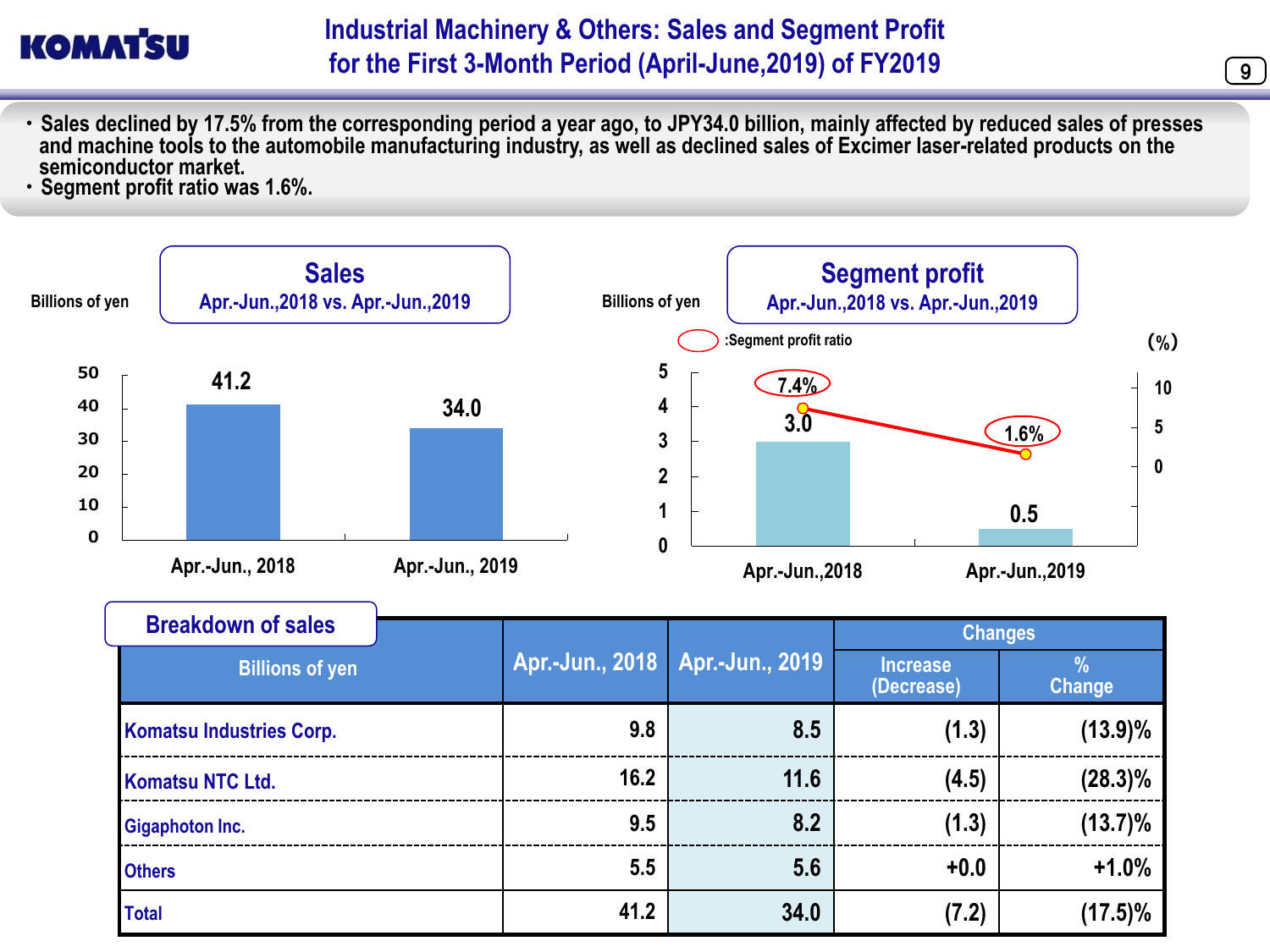

........

 $\ddot{\cdot}$ 

- **・Total assets grew by JPY53.3 billion from the previous fiscal year-end, mainly due to increased inventories.**
- **・Komatsu Ltd. shareholders' equity ratio was 48.1%, down 1.8 points.**

| <b>Billions of yen</b><br>: Net D/E ratio               | Mar. 31, 2019<br>¥111.1/USD<br>¥124.7/EUR<br>¥16.6/RMB | Jun. 30, 2019<br>¥108.3/USD<br>¥122.9/EUR<br>¥15.8/RMB | <b>Increase</b><br>(Decrease) |
|---------------------------------------------------------|--------------------------------------------------------|--------------------------------------------------------|-------------------------------|
| Cash & deposits (incl. time deposits) [a]               | 150.8                                                  | 195.7                                                  | $+44.9$                       |
| Accounts receivable (incl. long-term trade receivables) | 1,258.5                                                | 1,195.3                                                | (63.1)                        |
| <b>Inventories</b>                                      | 837.5                                                  | 875.0                                                  | $+37.4$                       |
| <b>Tangible fixed assets</b>                            | 776.4                                                  | 762.6                                                  | (13.7)                        |
| <b>Other assets</b>                                     | 614.8                                                  | 662.7<br>$*1$                                          | $+47.8$                       |
| <b>Total assets</b>                                     | 3,638.2                                                | 3,691.5                                                | $+53.3$                       |
| <b>Accounts payable</b>                                 | 266.9                                                  | 255.3                                                  | (11.6)                        |
| Interest-bearing debt [b]                               | 930.7                                                  | 1,004.3                                                | $+73.6$                       |
| <b>Other liabilities</b>                                | 537.7                                                  | 571.7<br>$*1$                                          | $+34.0$                       |
| <b>Total liabilities</b>                                | 1,735.3                                                | 1,831.4                                                | $+96.1$                       |
| [Shareholders' equity ratio]                            | $(49.9\%)$                                             | $(48.1\%)$                                             | ((1.8)pts.)                   |
| Komatsu Ltd. shareholders' equity                       | 1,815.5                                                | 1,776.2                                                | (39.2)                        |
| Non-controlling interests                               | 87.2                                                   | 83.8                                                   | (3.4)                         |
| <b>Liabilities &amp; Equity</b>                         | 3,638.2                                                | 3,691.5                                                | $+53.3$                       |
| Interest-bearing debt, net [b-a]                        | 779.8<br>0.43                                          | 808.6<br>0.46                                          | $+28.7$                       |
| Net D/E ratio (excl. the retail finance business)       | 0.09                                                   | 0.10                                                   |                               |

**\*1 Note: In compliance with the new accounting standard which Komatsu has adopted, right-of-use assets under operating lease and operating lease liabilities increased by about JPY51.0 billion from the previous fiscal year-end.**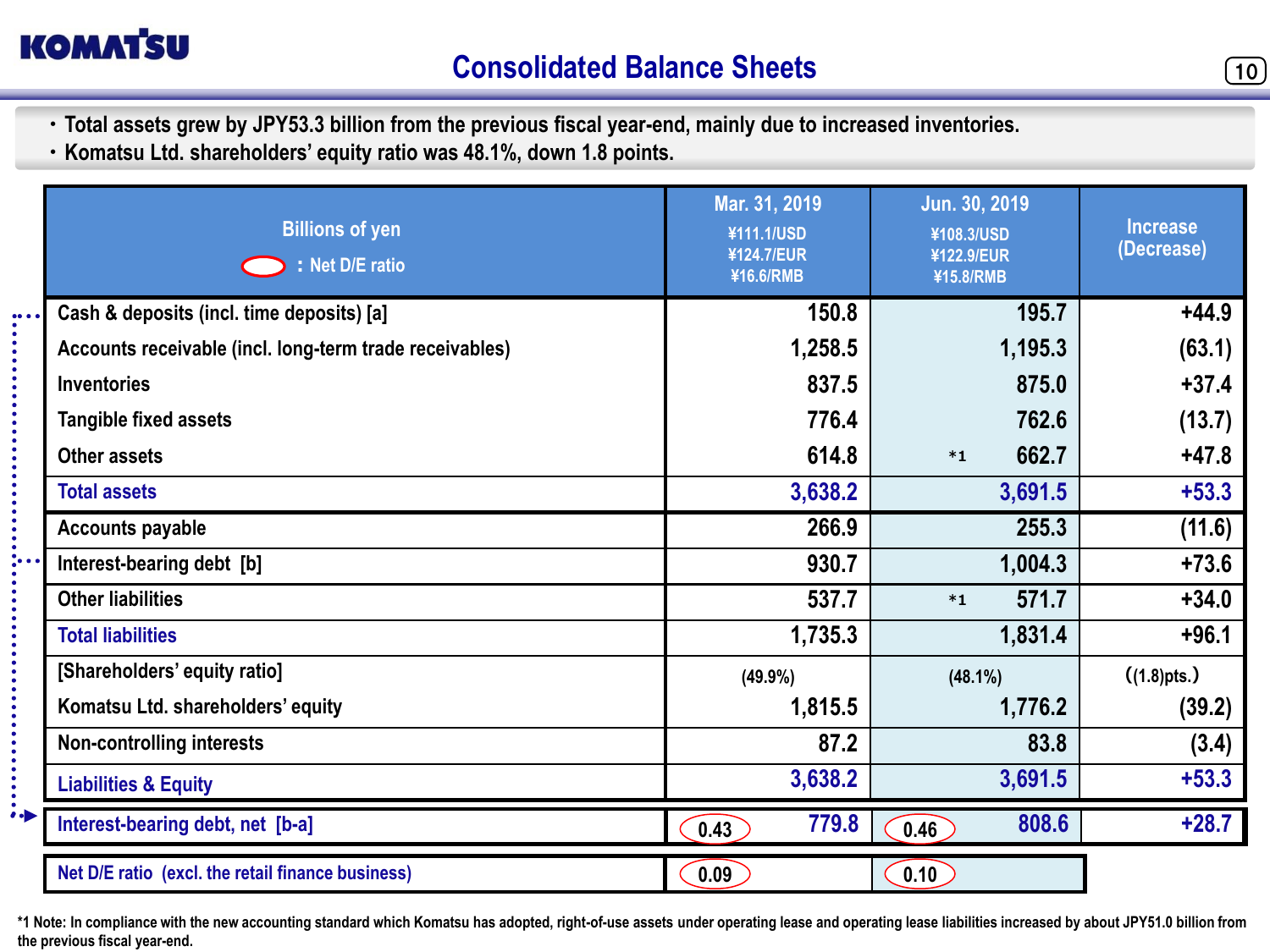



# **. Construction, Mining & Utility Equipment: Demand and Outlook**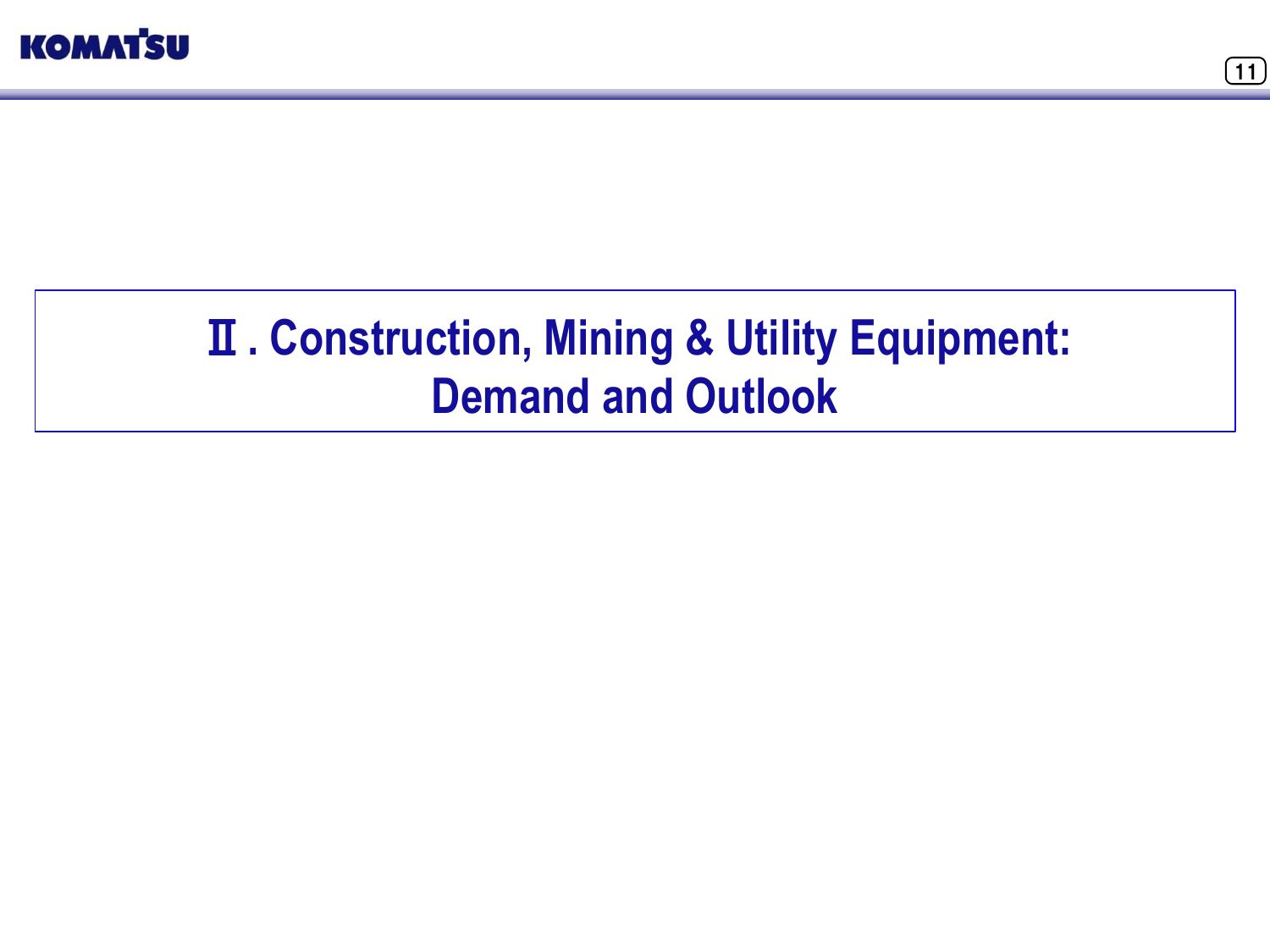### **KOMATSU Construction, Mining & Utility Equipment: Actual and Projected Demand for 7 Major Products**

**・In 1Q FY2019, global demand declined by 7% from the corresponding period a year ago, recording a decline for the first time after 11 consecutive quarters.**

 $(12)$ 

**・While demand was steady in Traditional Markets of Japan, North America and Europe, it declined in Strategic Markets, such as China and Southeast Asia.**

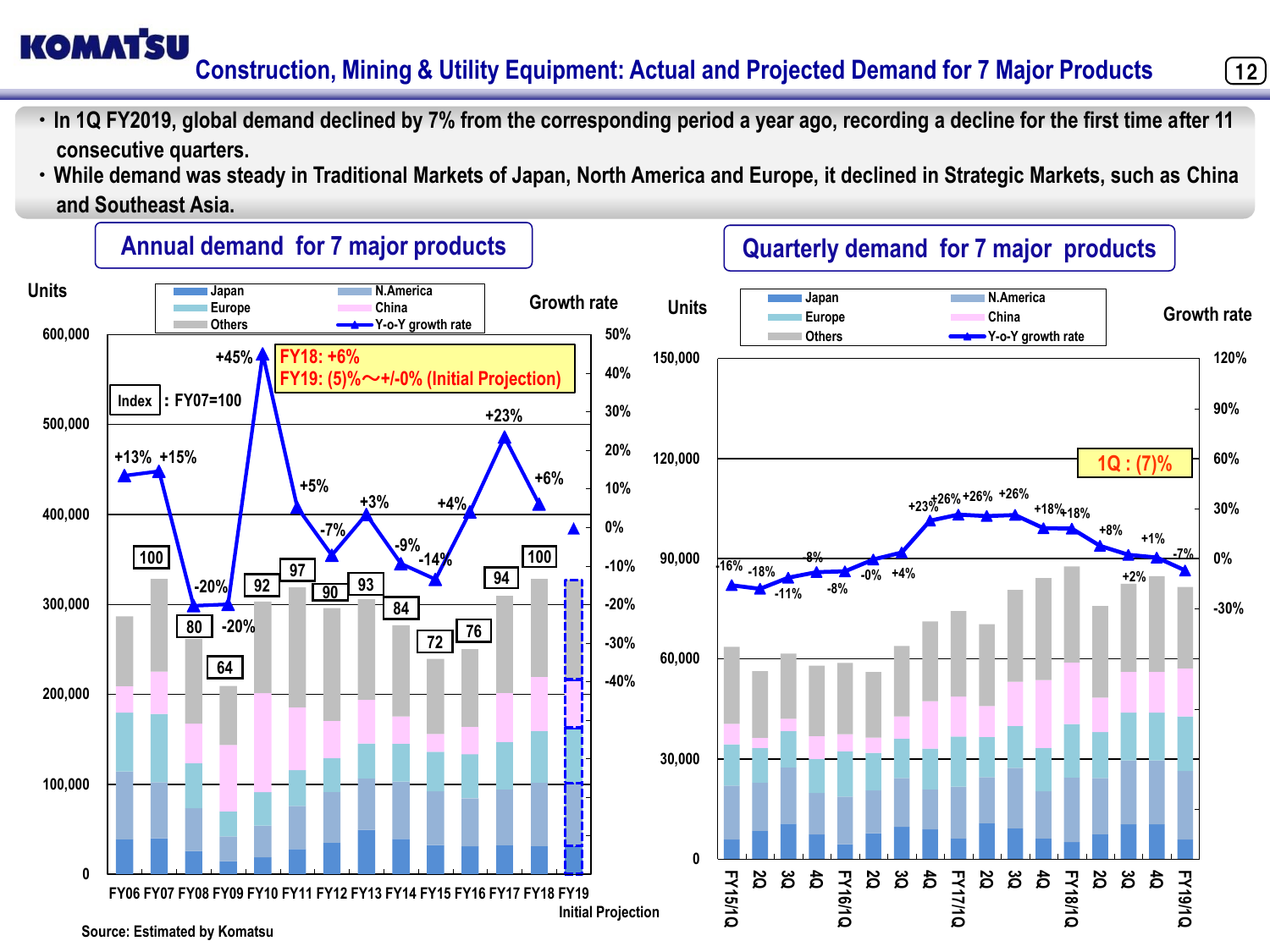### **KOMATSU Construction, Mining & Utility Equipment : Demand in Major Markets (1) Japan**

 $(13)$ 

**・In 1Q FY2019, demand advanced by 15% from the corresponding period a year ago.**

**・Demand increased as it recovered from the reactionary drop of pre-buy demand in anticipation of the new emission control regulations enforced in September 2017.**



**Demand for 7 major products and No. of exported used equipment estimated by Komatsu**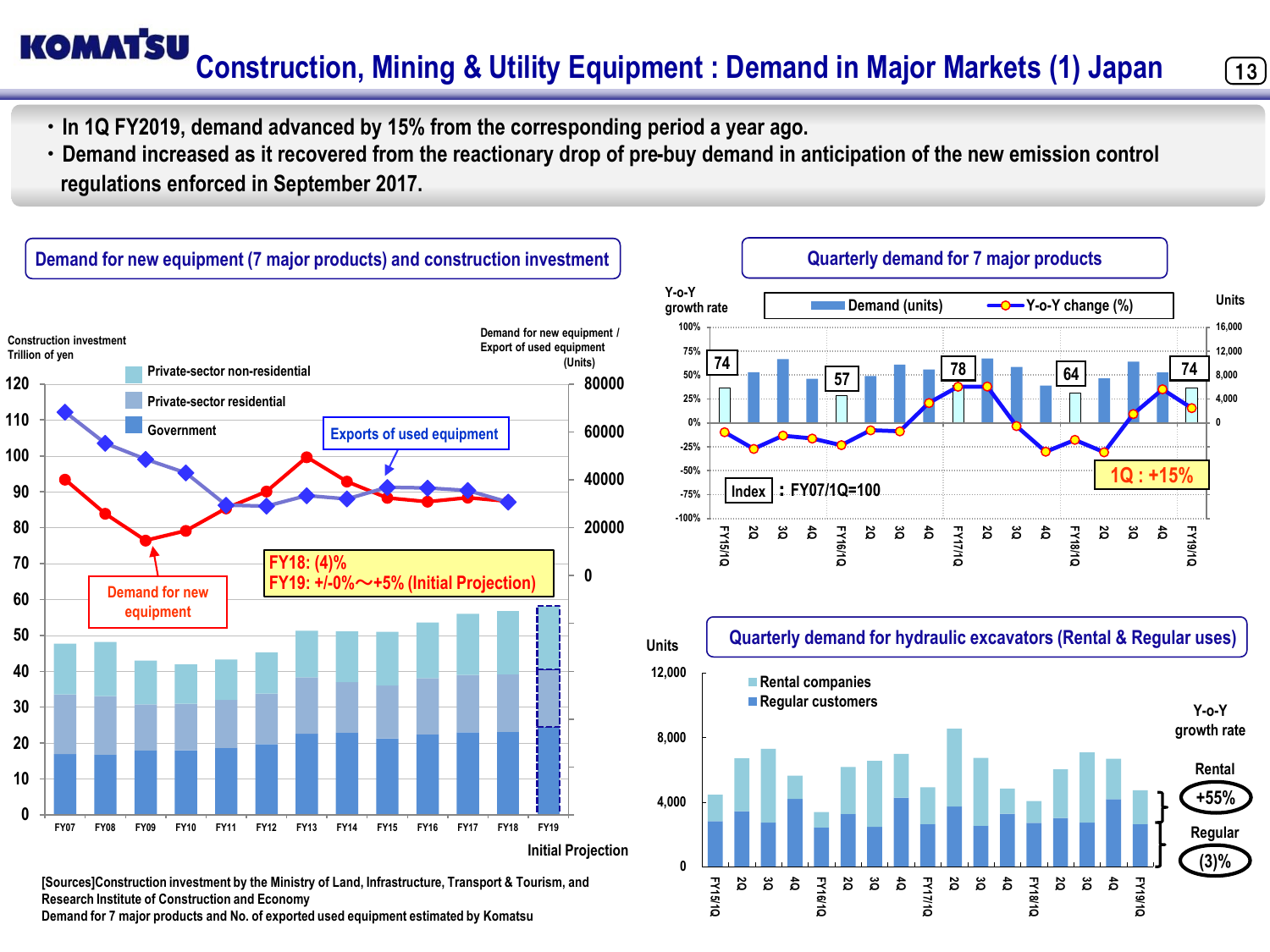# **KOMATSU** Construction, Mining & Utility Equipment : Demand in Major Markets (2) North America



- **・In 1Q FY2019, demand increased by 6% from the corresponding period a year ago.**
- **・Demand for both construction and mining equipment remained steady.**

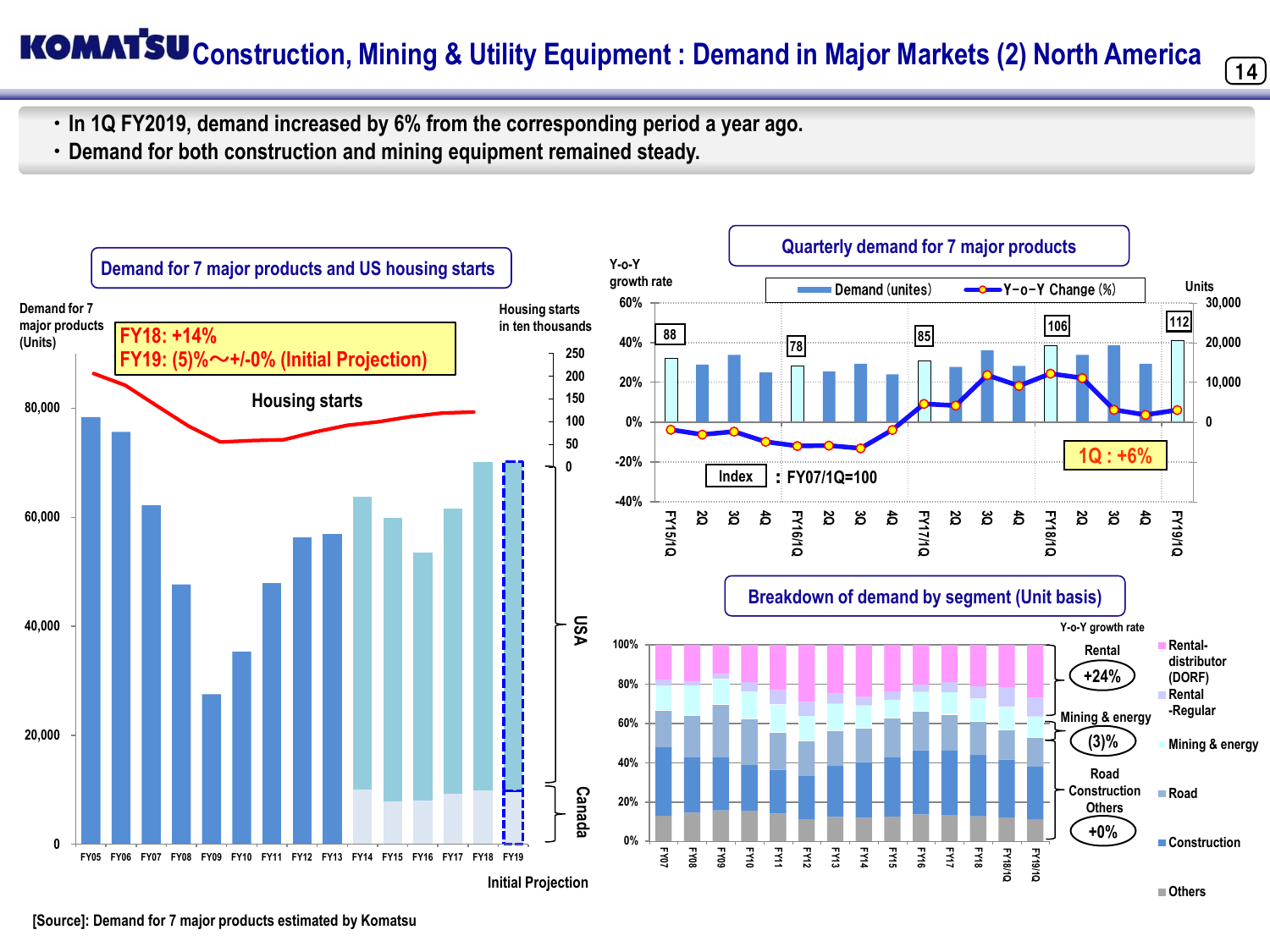# **KOMATSU**<br>Construction, Mining & Utility Equipment : Demand in Major Markets (3) Europe

- **・In 1Q FY2019, demand increased by 2% from the corresponding period a year ago.**
- **・Demand was steady, especially in major markets of Germany, the United Kingdom and France as well as eastern Europe.**



 $(15)$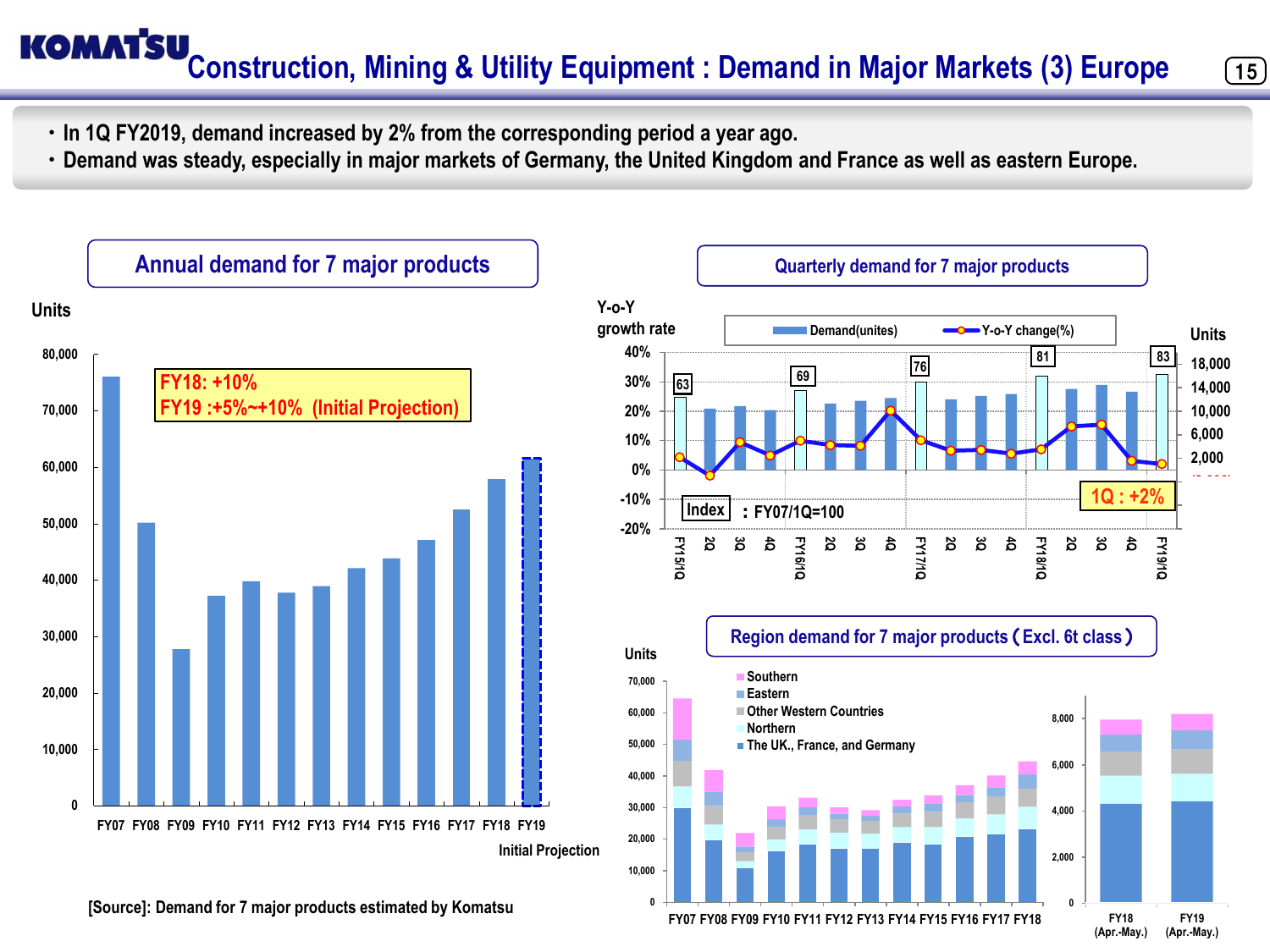# **KOMATSU**<br>Construction, Mining & Utility Equipment : Demand in Major Markets (4) China

**・In 1Q FY2019, demand declined by 22% from the corresponding period a year ago.** 

**・Demand for construction equipment declined, due to growing uncertainty of the prospects of the domestic economy against the backdrop of prolonged US-China trade war.**





**[Source]: Demand for 7 major products and hydraulic excavators estimated by Komatsu**



 $\left( 16 \right)$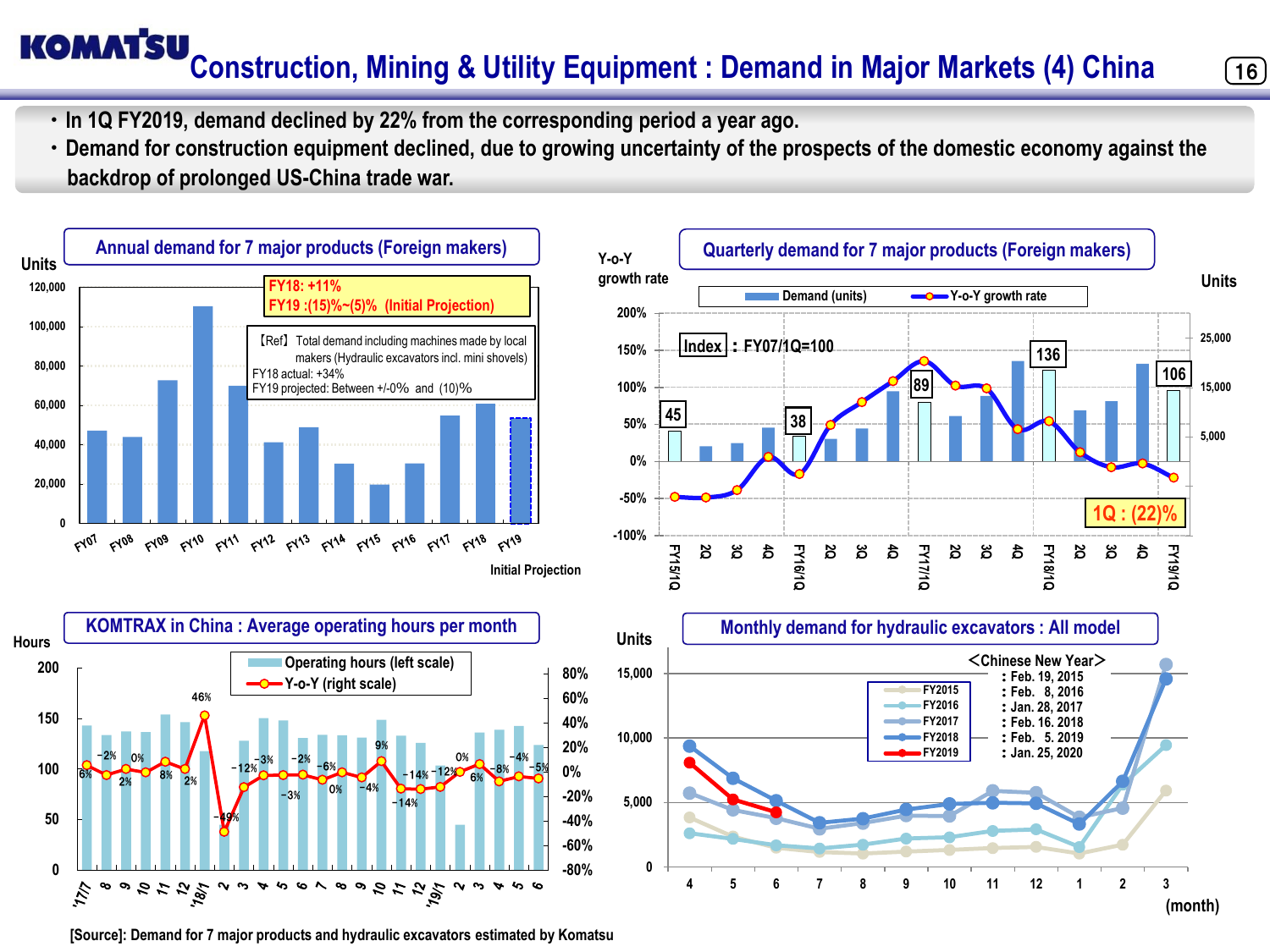### **KOMATSU Construction, Mining & Utility Equipment : Demand in Major Markets (5) Southeast Asia**

 $(17)$ 

**・In 1Q FY2019, demand declined by 25% from the corresponding period a year ago.** 

**・Demand for construction and mining equipment declined in Indonesia, the largest market of the region, as adversely affected by the presidential election and sluggish price of thermal coal.**



**[Source]: Demand for 7 major products estimated by Komatsu**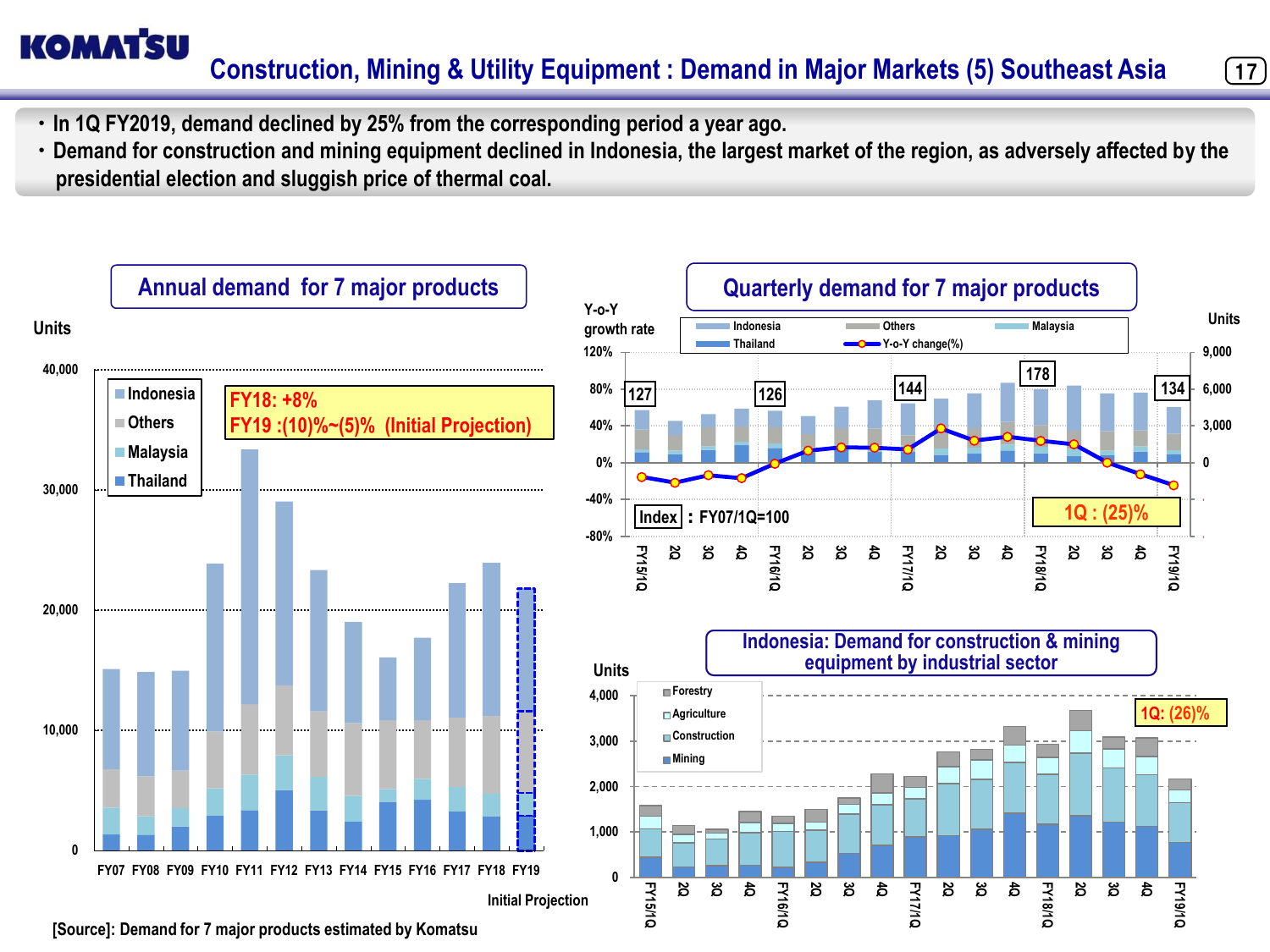- **・In 1Q FY2019, global demand for mining equipment declined by 7% from the corresponding period a year ago.**
- **・In particular, demand declined in Indonesia.**



### **Quarterly demand for mining equipment**

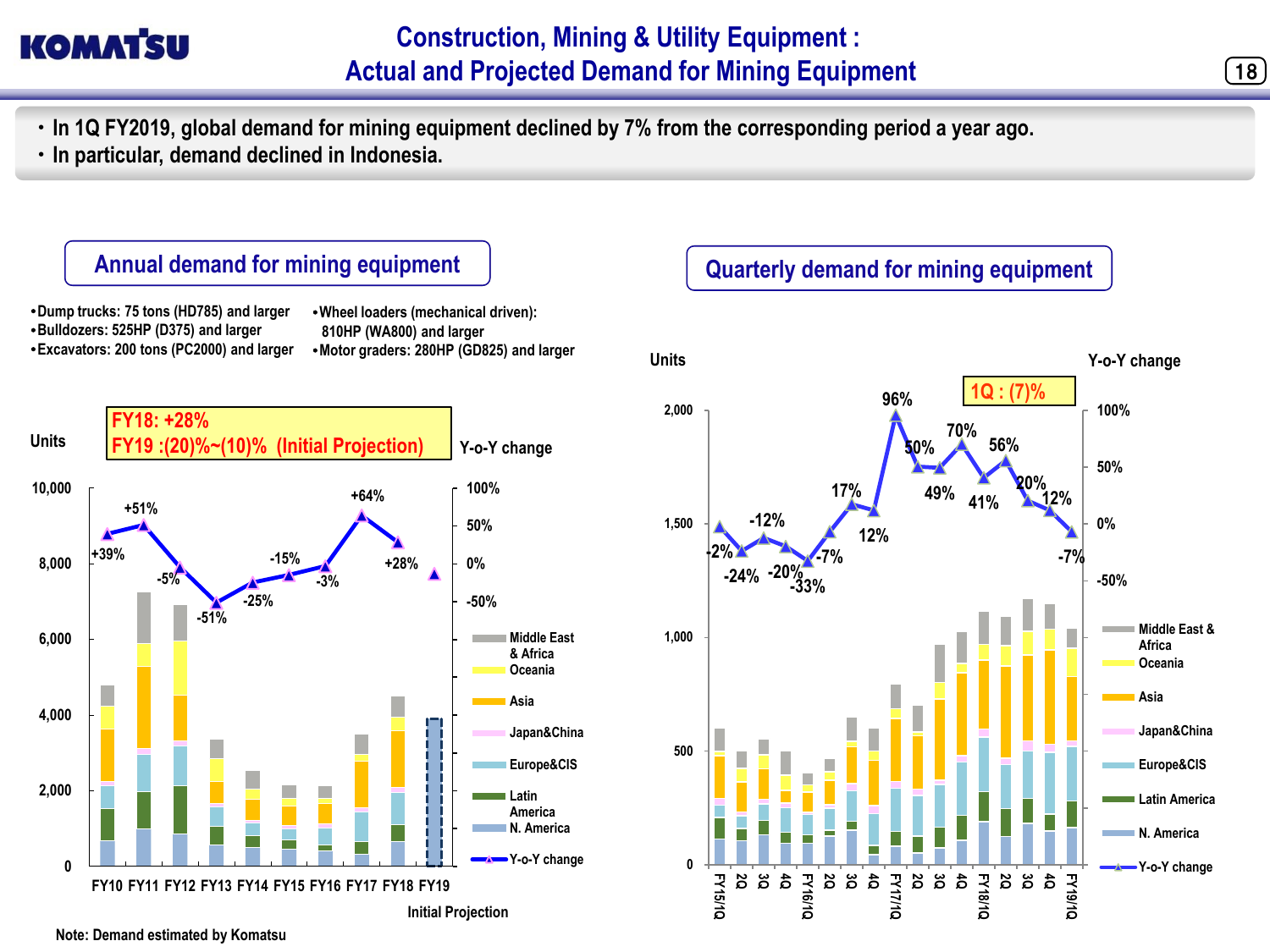### **KOMATSU Construction, Mining & Utility Equipment : Sales of Mining Equipment** (19)

- **・For 1Q FY2019, sales increased by 1% from the corresponding period a year ago, to JPY244.9 billion.**
- **・While sales declined, especially in Indonesia, they increased mainly in North America and Oceania.**



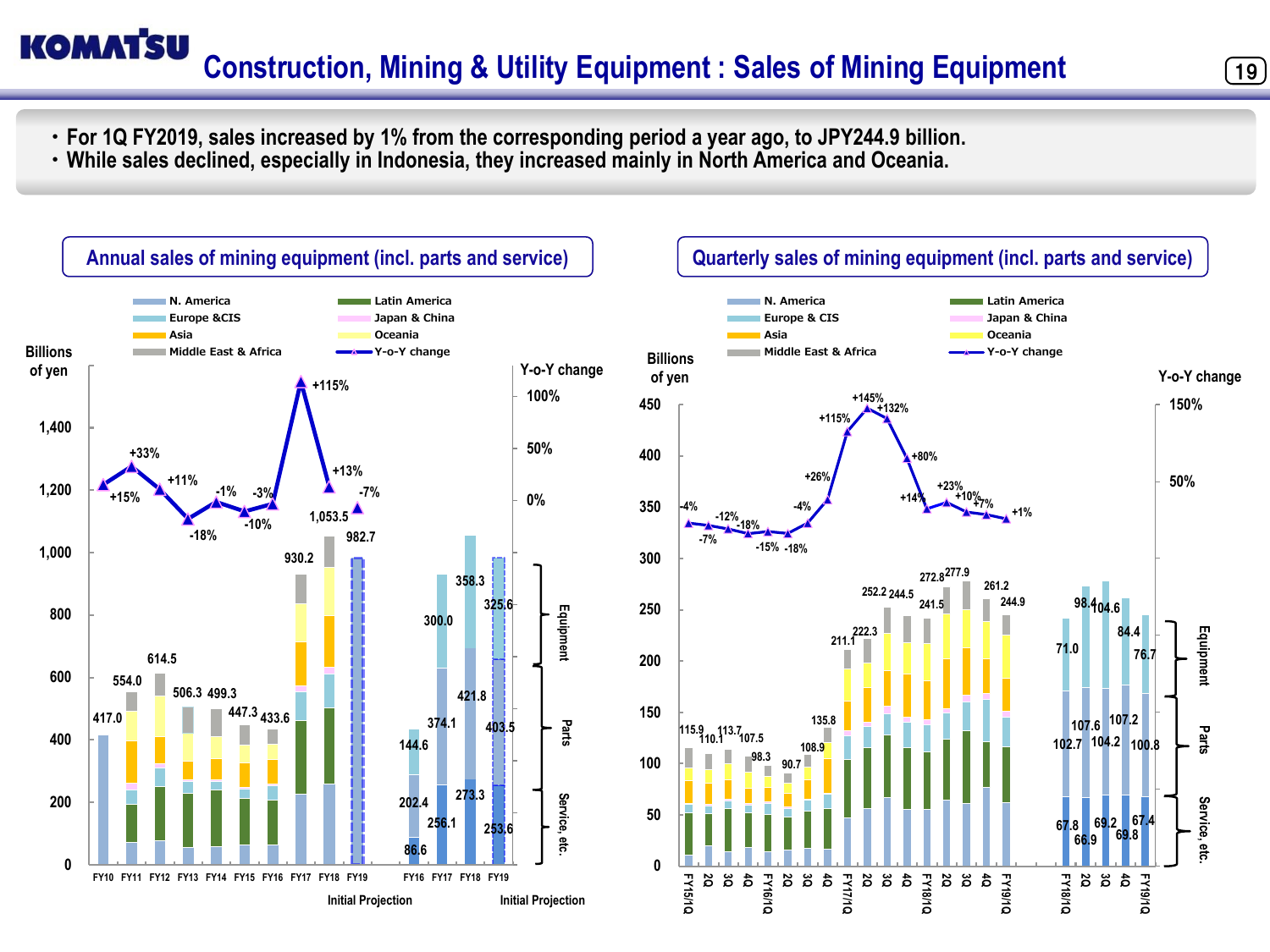

**For 1Q FY2019, sales of parts decreased by 1% from the corresponding period a year ago, to JPY152.4 billion.**

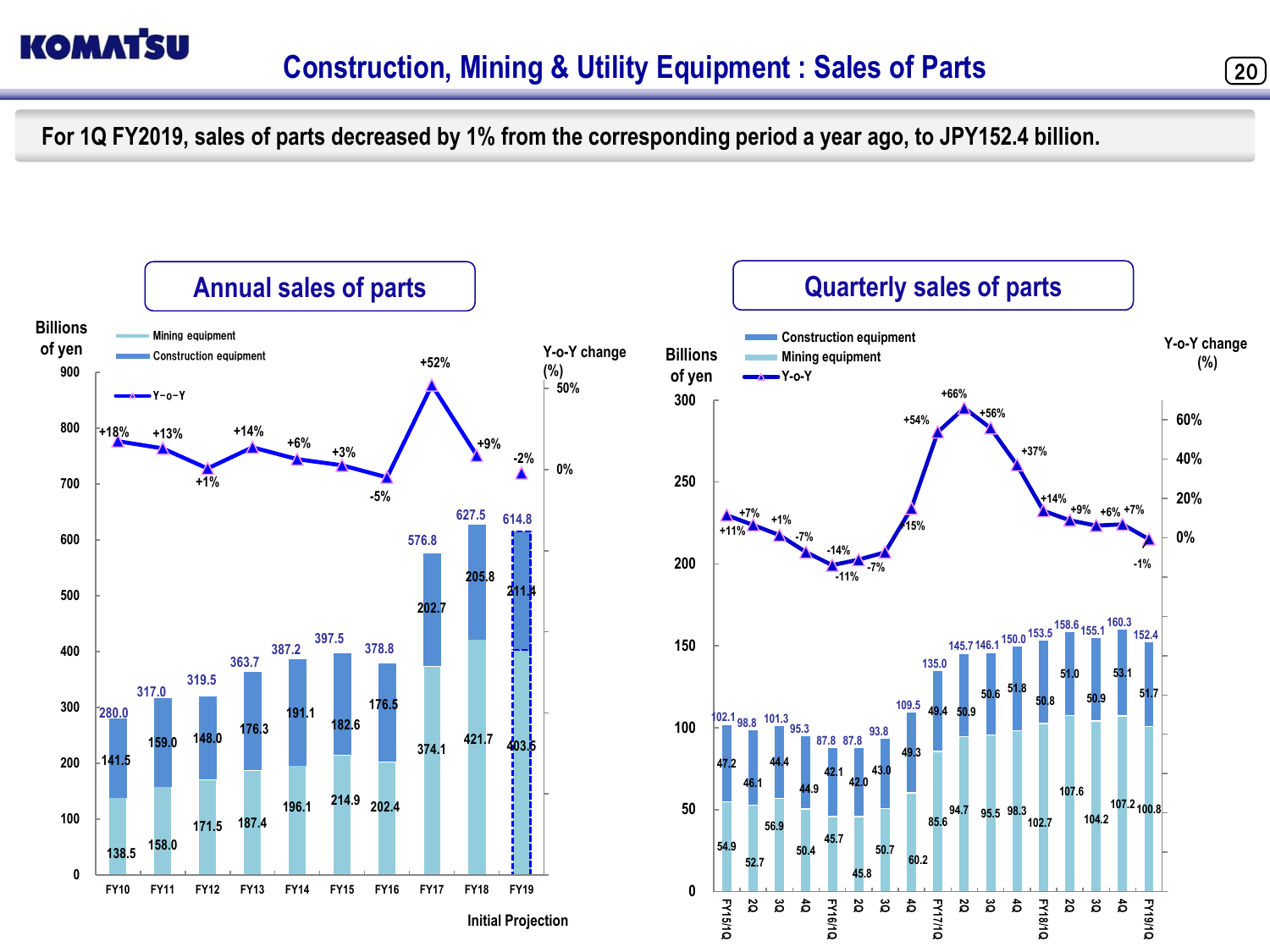



# **Appendix**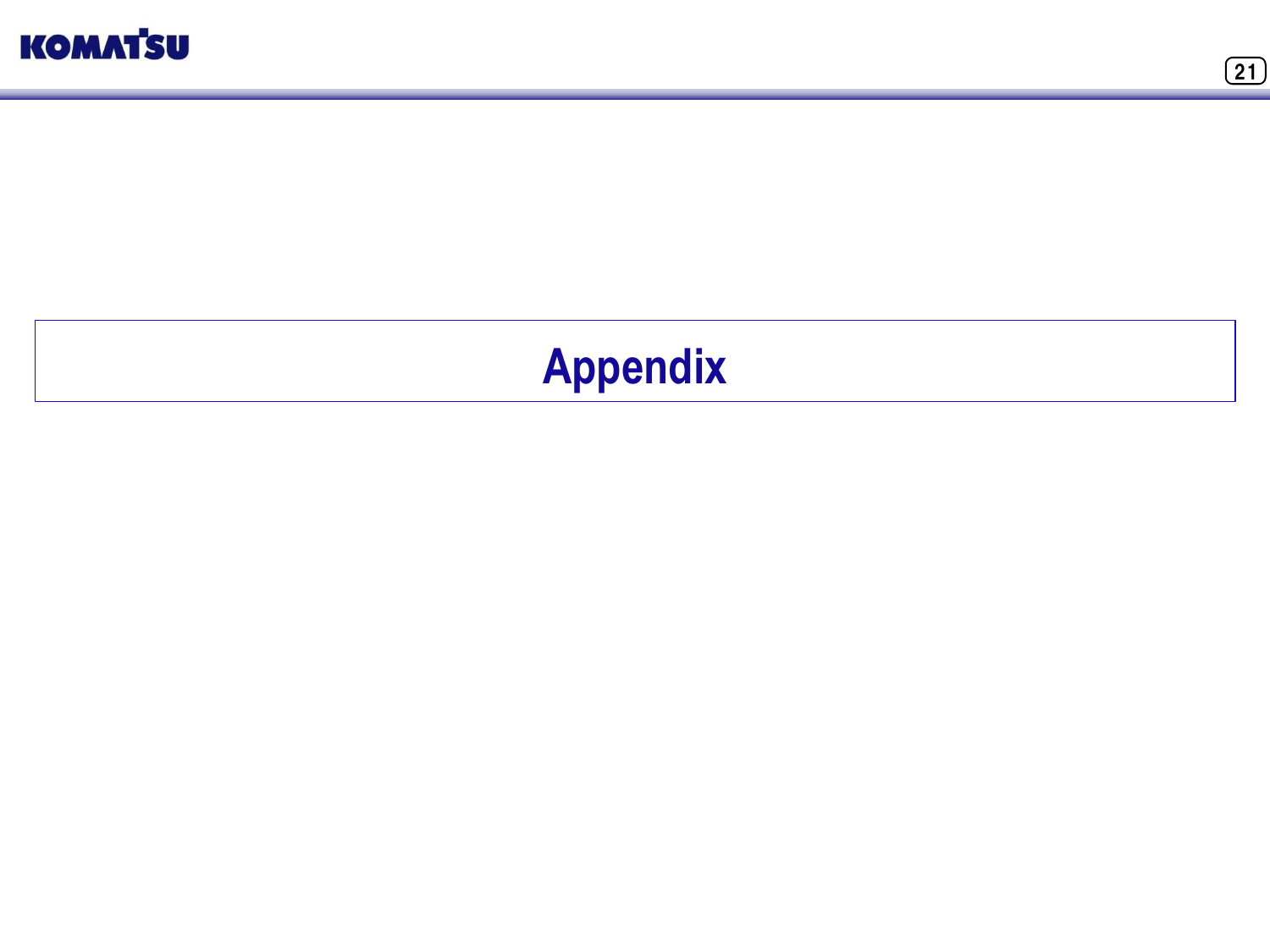## **<Appendix> Quarterly Sales and Operating Income**

**KOMATSU** 

 $\bm{(22)}$ 



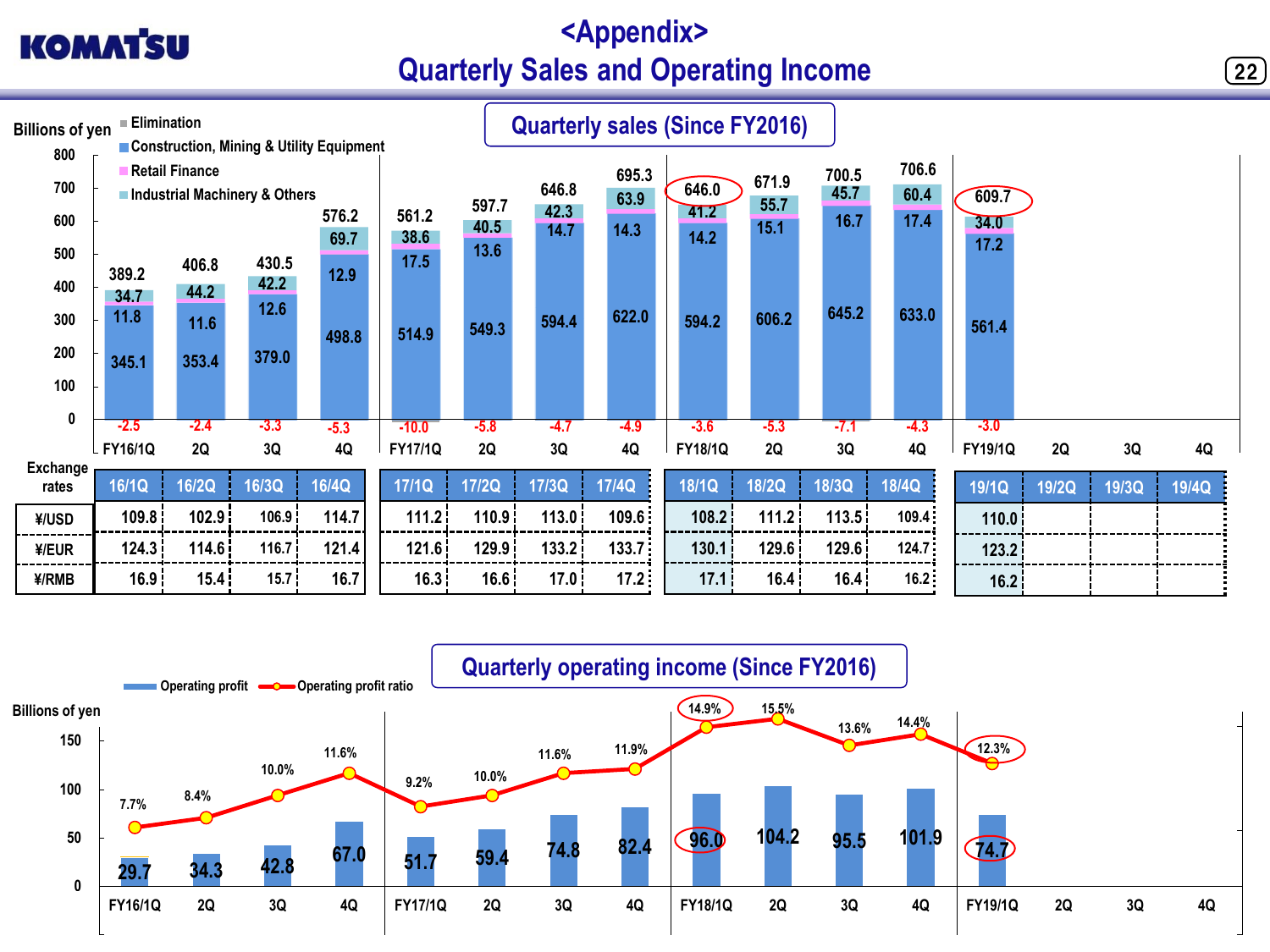## **<Appendix> KOMATSU** Construction, Mining & Utility Equipment: Quarterly Sales and Segment Profit



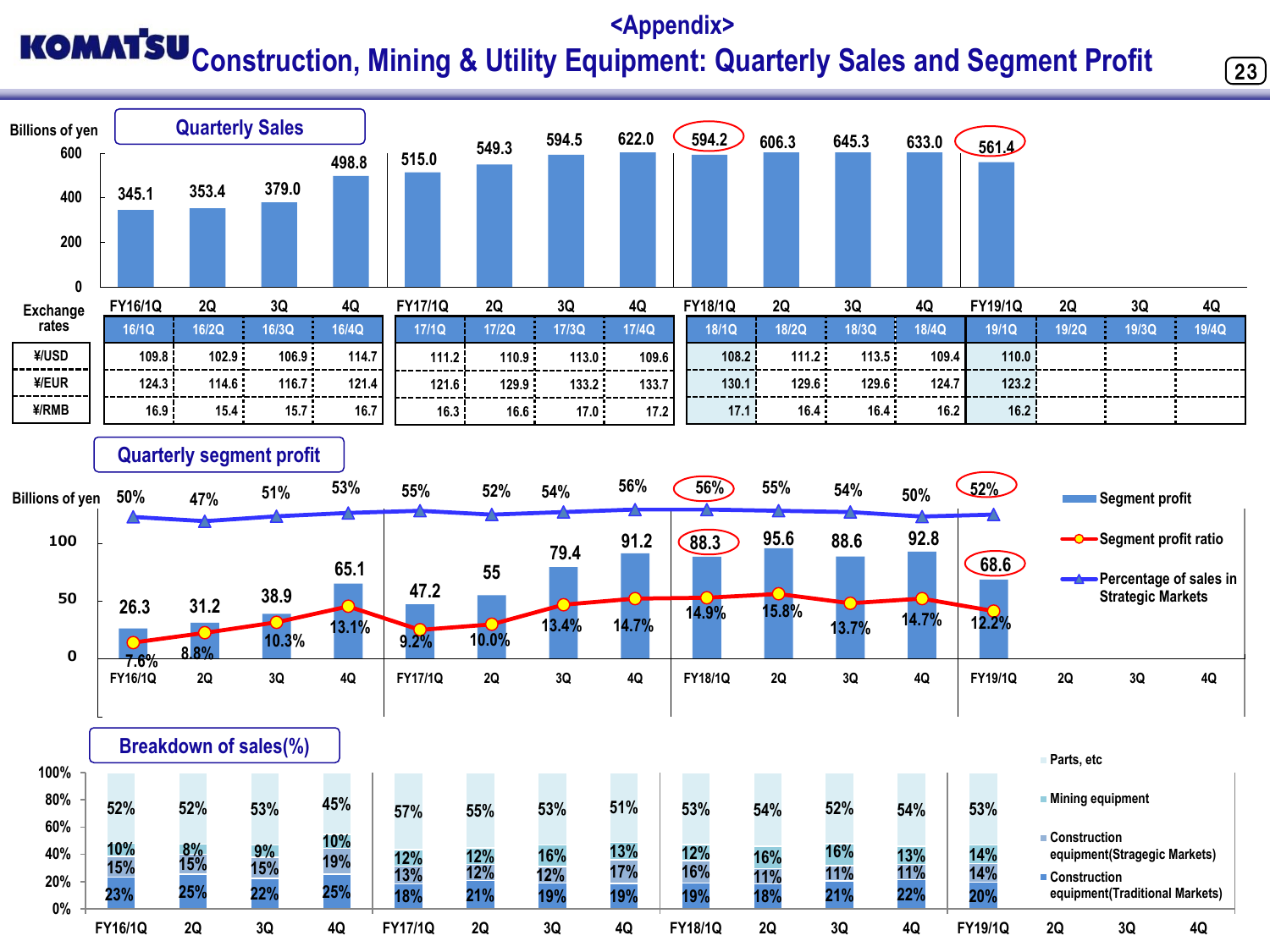#### **<Appendix> KOMATSU Construction, Mining & Utility Equipment: Quarterly Sales by Region (To Outside Customers)** (24

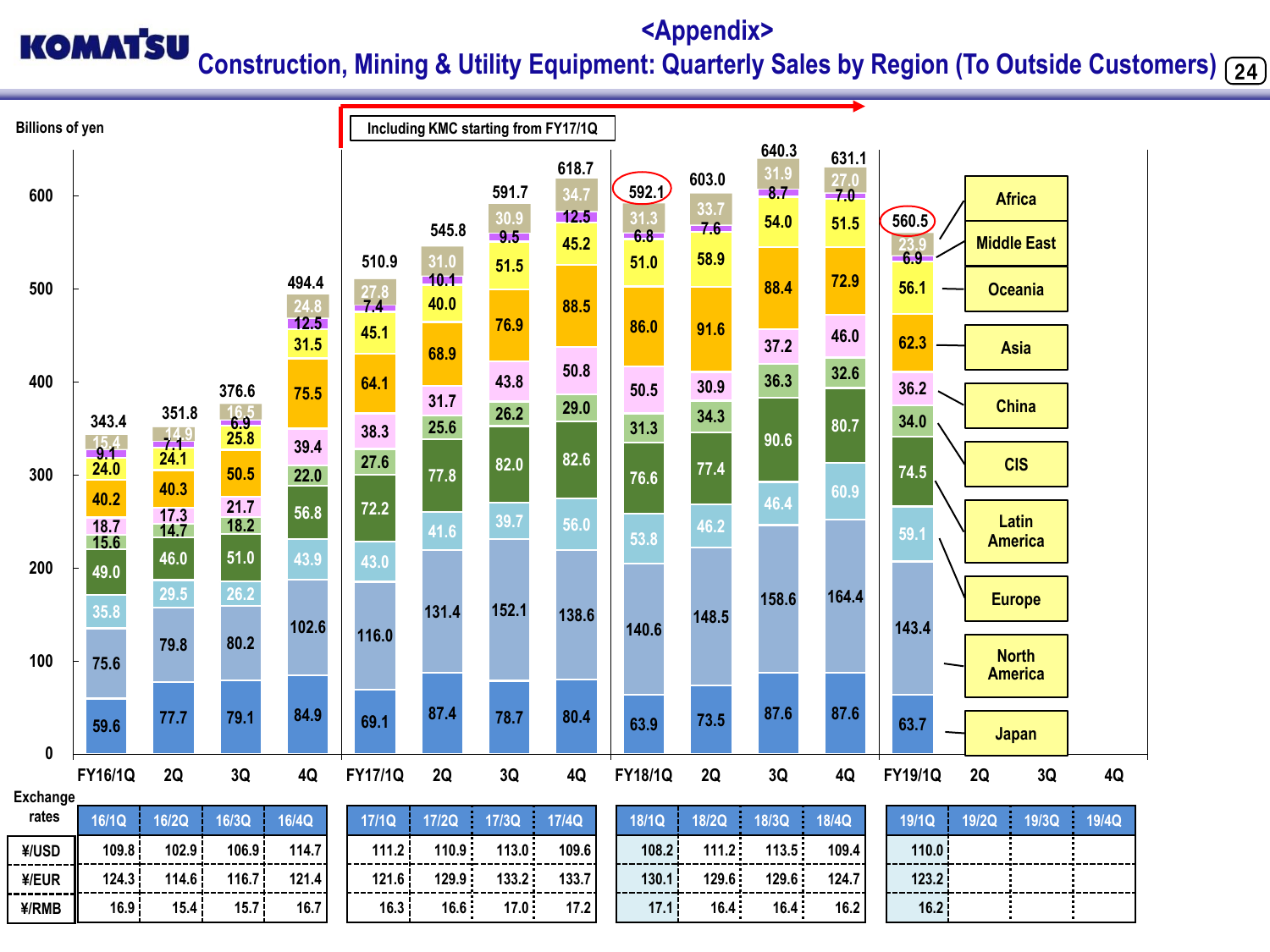## **<Appendix> Retail Finance: Quarterly Sales and Segment Profit**

 $\bm{(25)}$ 





**\*1 Including a loss on allowance recorded for bad debt in China (FY16/1Q: -JPY1.0 billion, 2Q: -JPY0.5 billion, 3Q: -JPY0.2 billion, 4Q: -JPY4.9 billion)**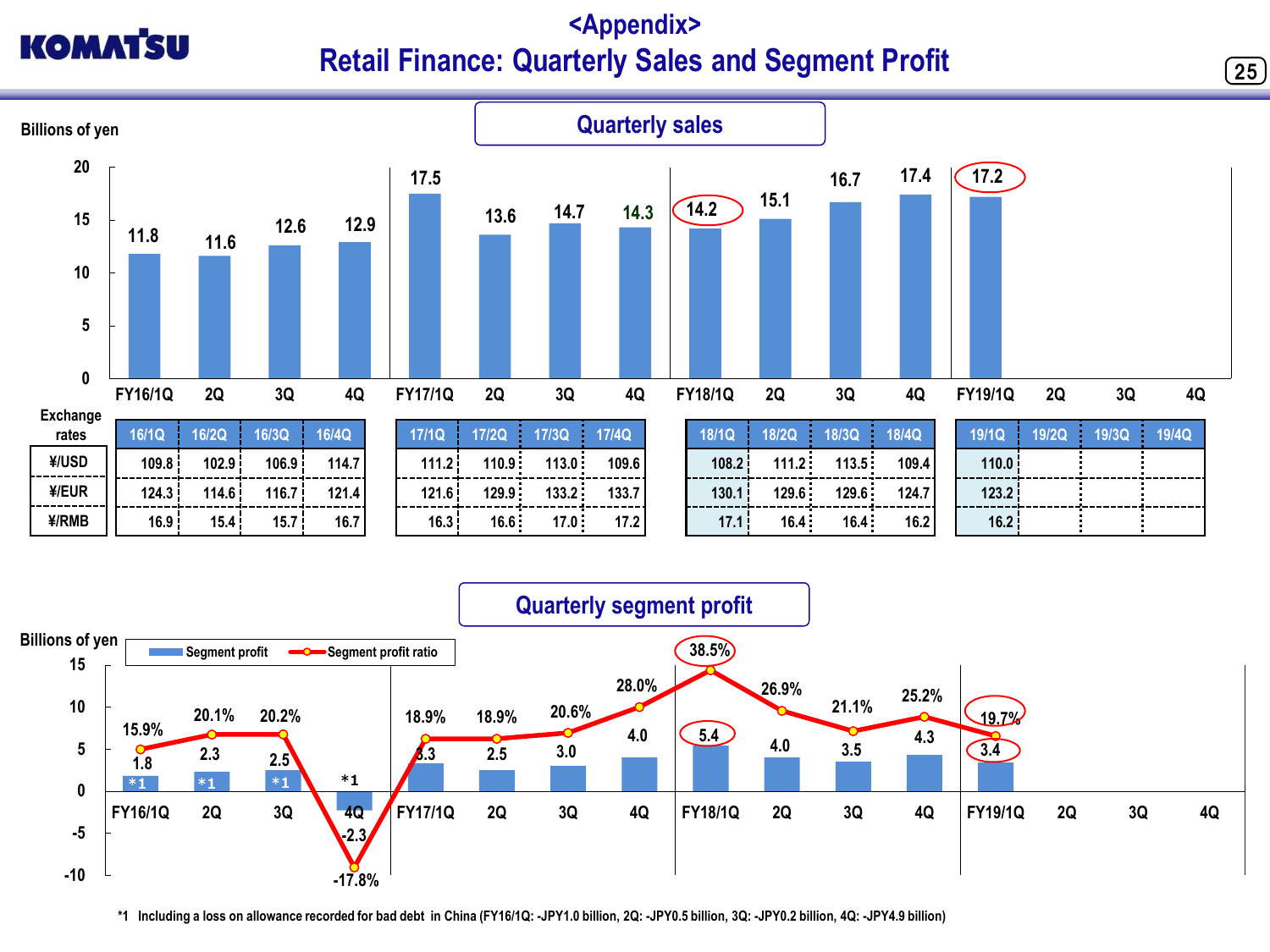### **<Appendix> KOMATSU Industrial Machinery & Others: Quarterly Sales and Segment Profit**

 $(26)$ 



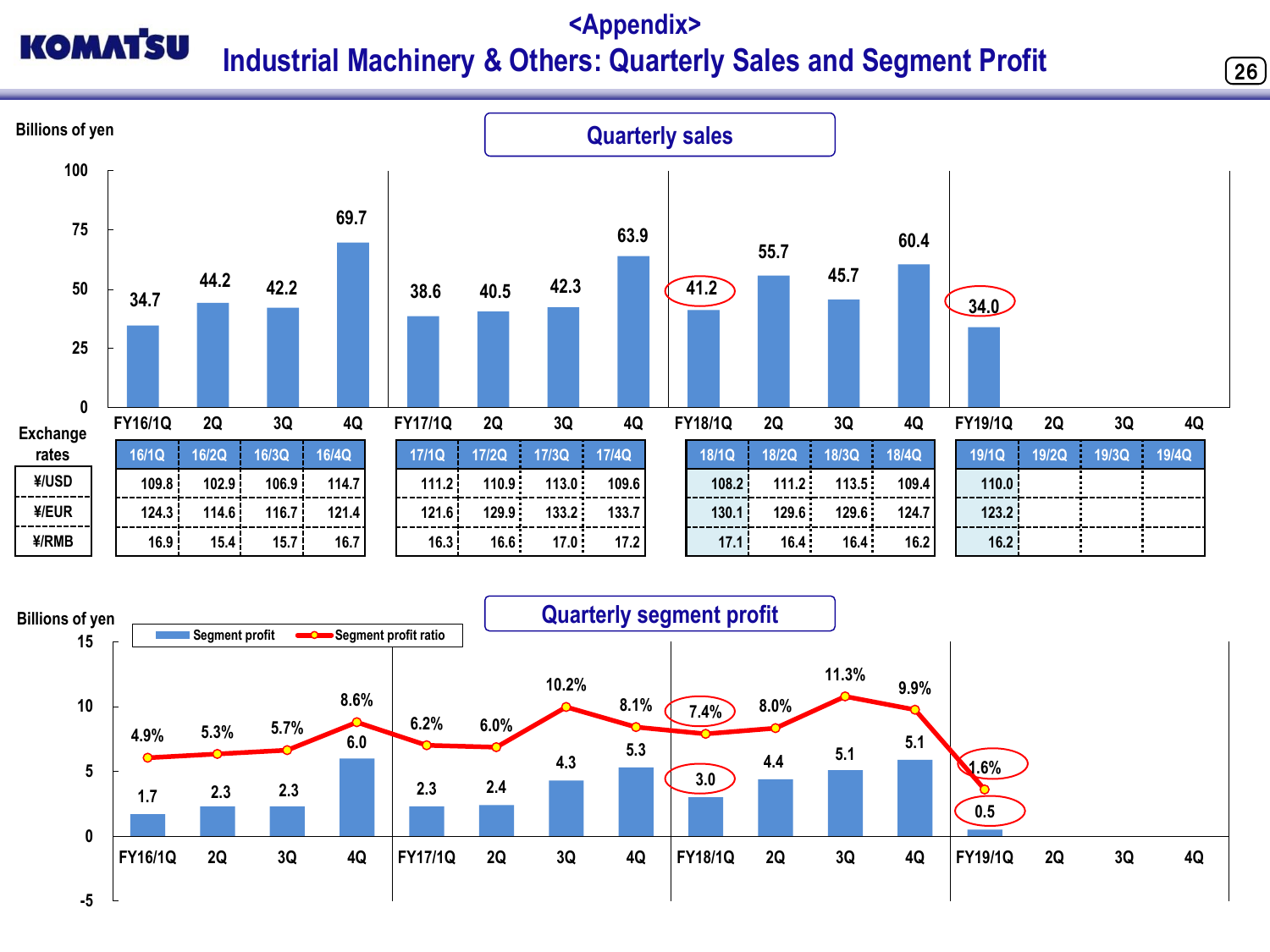### **<Appendix> Book-to-Bill Ratio for Mining Equipment (6 Months)**

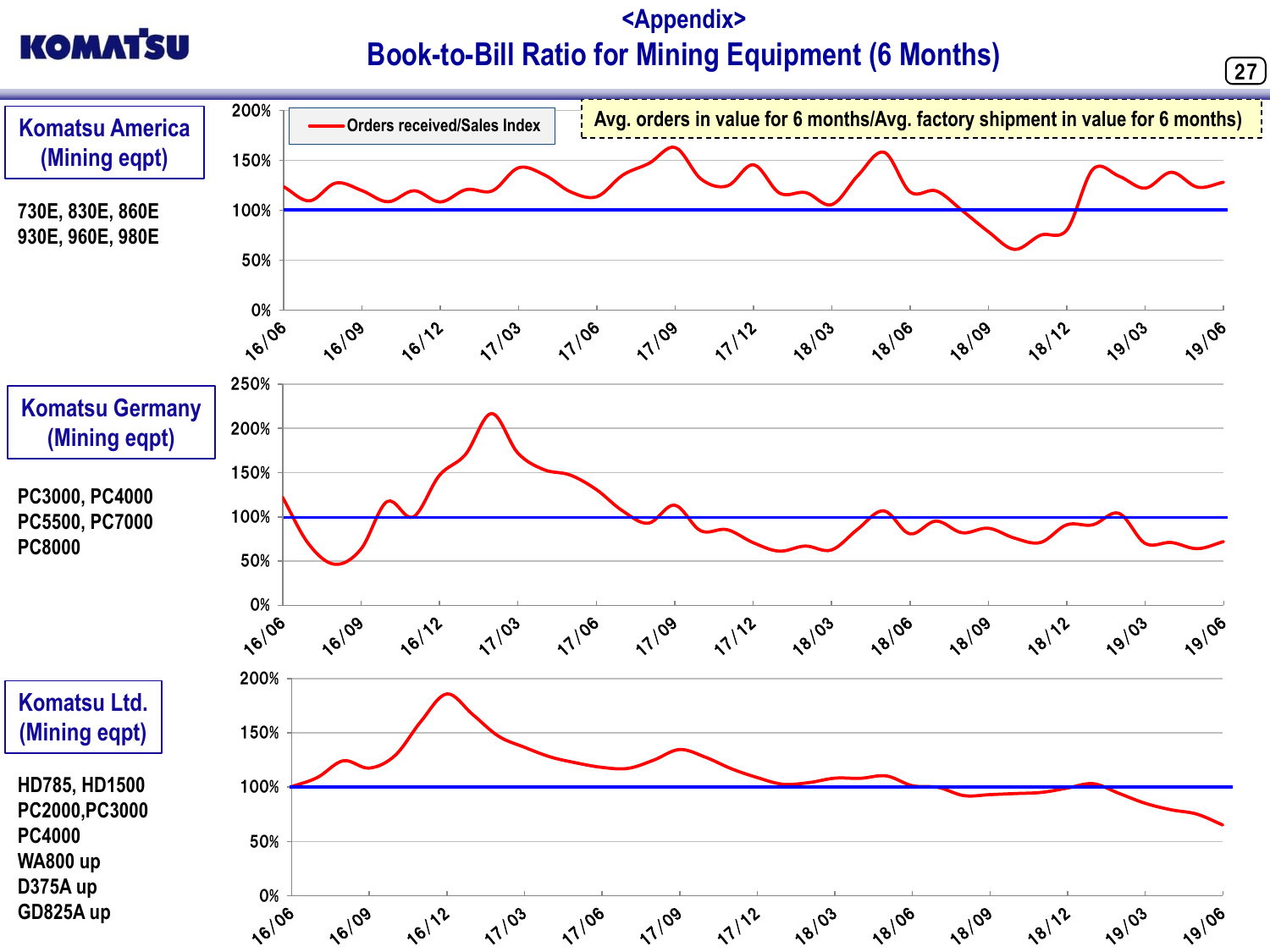## **<Appendix> Book-to-Bill Ratio for KMC Mining Equipment (6 Months)**

**KOMAT'SU** 

 $\bm{[28]}$ 

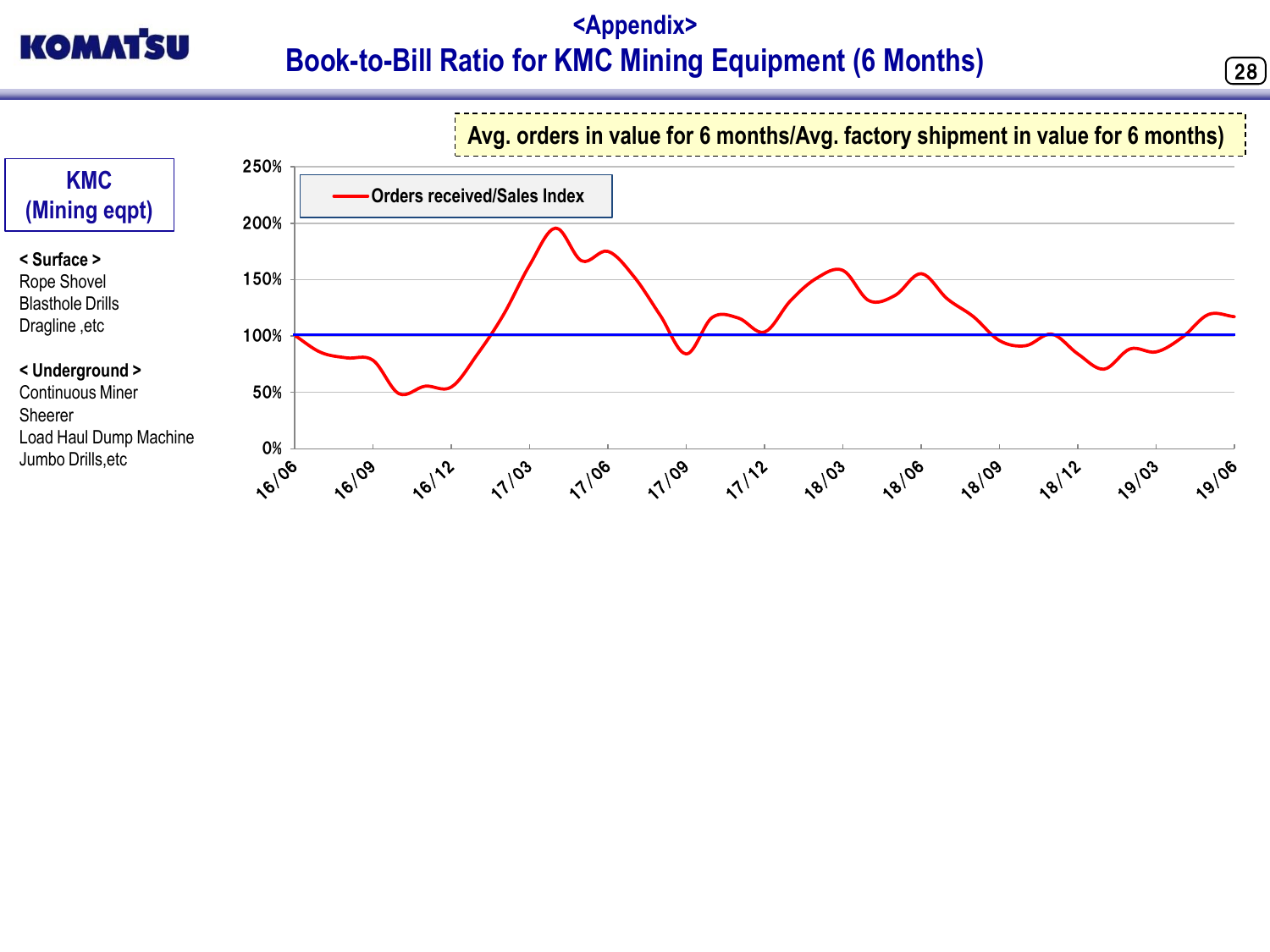

### **<Appendix> Book-to-Bill Ratio for Industrial Machinery (6 Months)**